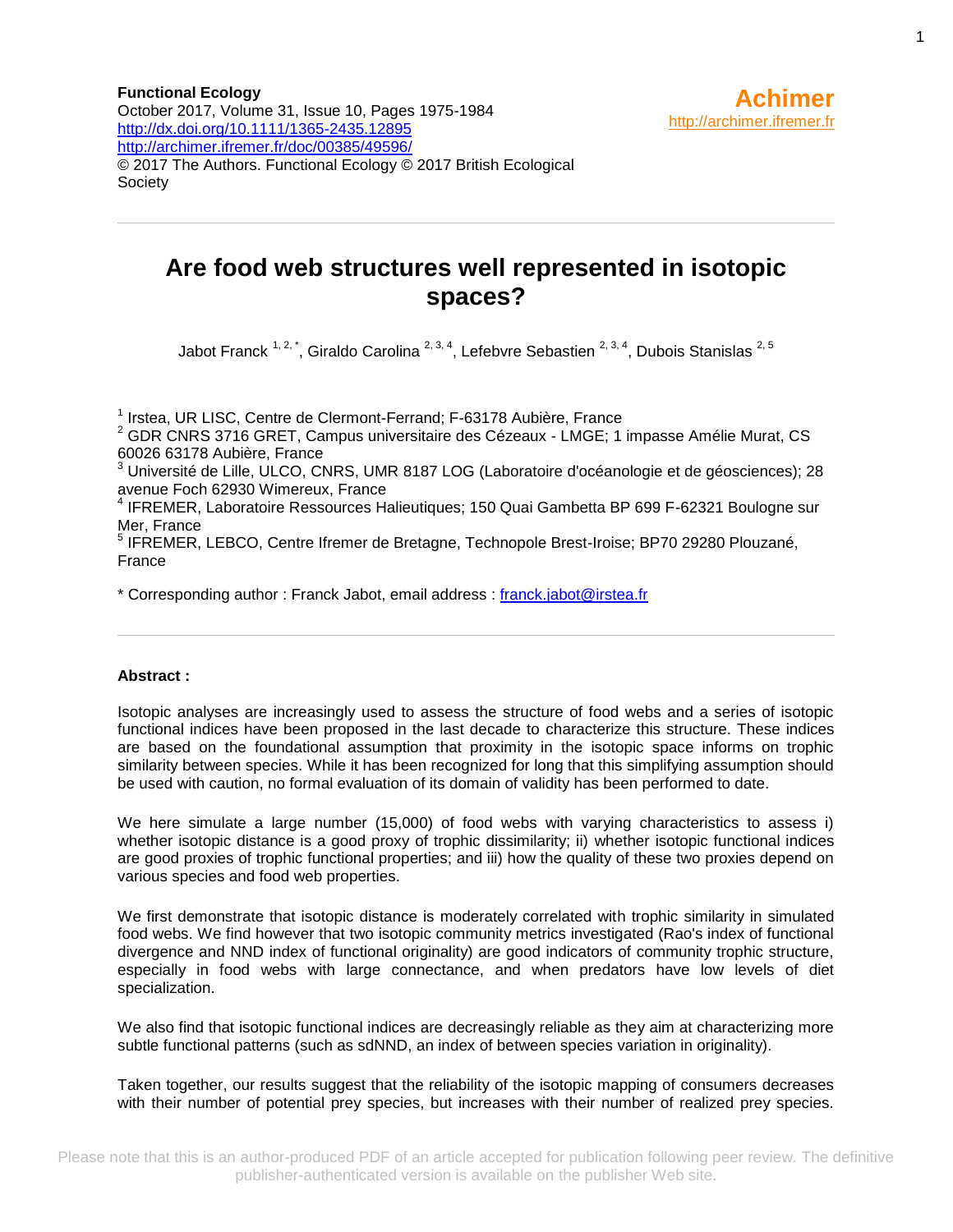Consequently, isotopic reliability decreases in species-rich food webs with low connectance, large vertical diversity and large incidence of omnivory.

Our study highlights that researchers should not hope to grasp subtle patterns of food web structure based solely on widely used isotopic indices. They should instead envisage mobilizing such isotopic information in combination with complementary data types.

**Keywords** : Connectance, isotopic functional indices, niche model, omnivory, virtual ecology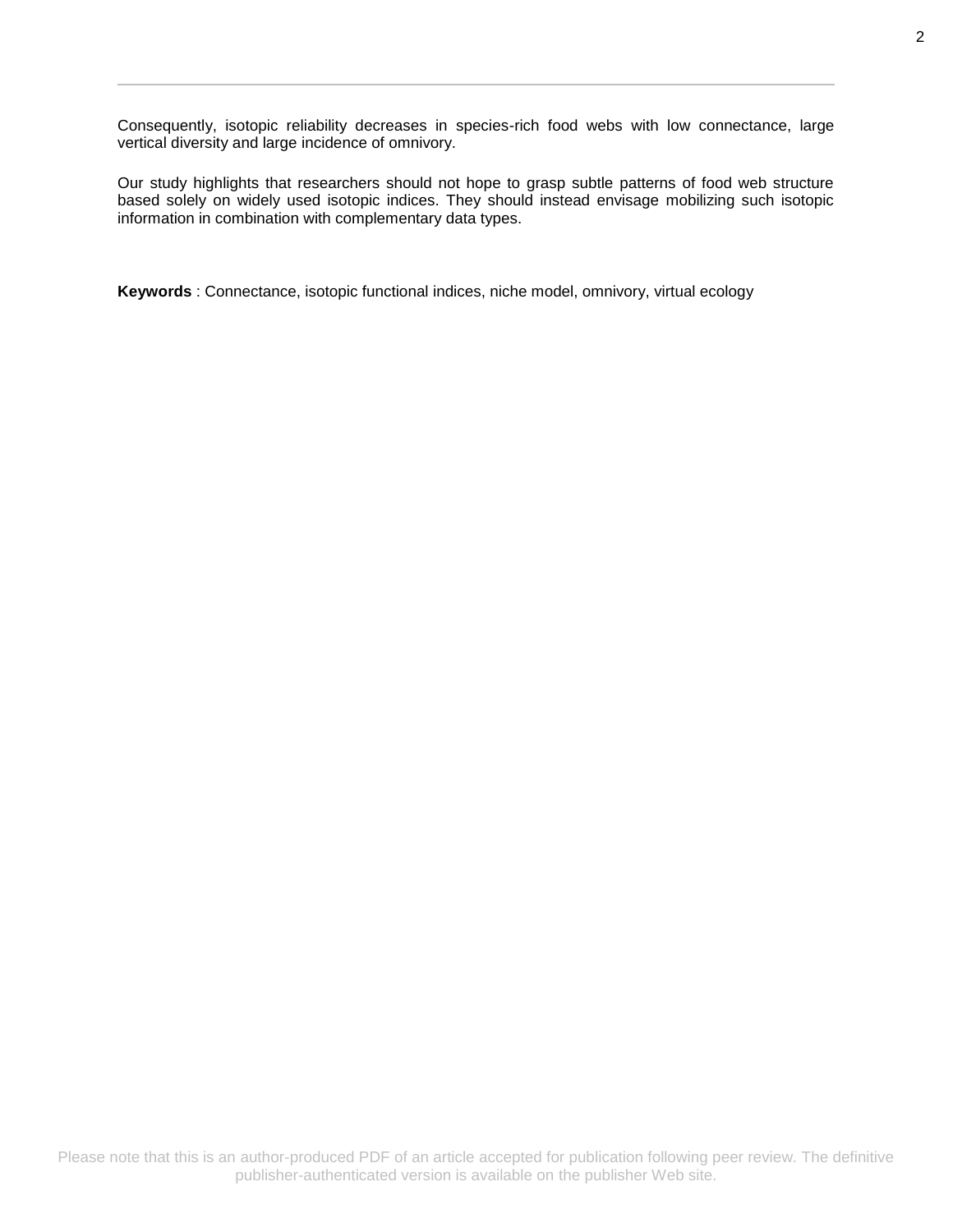## **Introduction**

Since its formalization, the niche concept has captured the attention of numerous evolutionary biologists and ecologists (Vandermeer 1972; Chase & Leibold 2003). After Hutchinson's (1957) concept, the ecological niche is commonly defined as a hyper-volume in the *n*-dimensional space of ecological variables, within which a species can maintain and develop its population. It builds upon Grinnell's (1917) niche concept, in which responses and performances of species depend on environmental resources, but also upon Elton's (1927) niche concept which introduces species effects on their environment that later led to niche construction theory (Laland, Matthews & Feldman 2016). As a result, Elton's (1927) niche concept of the role of a species in a community has led to the definition of the trophic niche (Vandermeer 1972, Schoener 2009) or the functional niche (Chase & Leibold 2003). Many tools and complementary approaches have been used to characterize species niches, usually by measuring their relation with a set of environmental variables (e.g. the thermal constraints of grassland ant species, Albrecht & Gotelli 2001) or with a set of morphological traits (e.g. bill sizes in birds, Radford & Du Plessis 2003; or mouth aperture in fishes, Hjelm, Persson &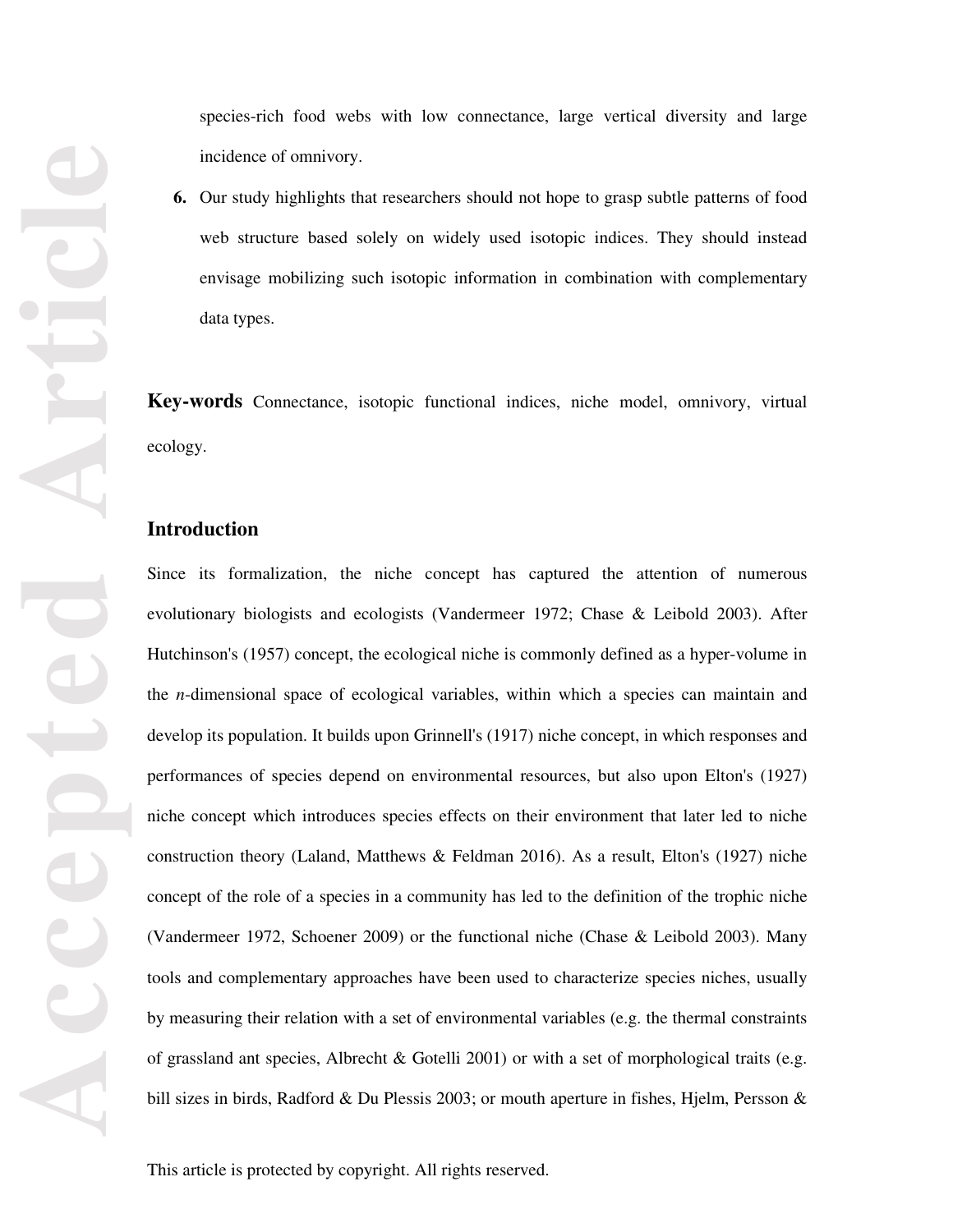Christensen 2000). Proxies linked with the feeding ecology of a species give access to an estimate of its trophic niche while abiotic parameters are more related to its habitat niche (Guisan & Zimmermann 2000), with both trophic and habitat niches contributing to the species niche.

Among the analytical tools to characterize trophic niches, ecologists have developed the use of stable isotopes with the primary goals of reconstructing species diet and determining the contribution of producers and trophic pathways in food web communities (Fry 2006; Boecklen et al. 2011). Stable isotope analyses (SIA) - and particularly  $^{13}$ C and  $^{15}$ N - provide quantitative measurements of diet items and a temporal integration of the food that is actually assimilated (West et al. 2006). Newsome et al. (2007) further proposed to transform the *n*dimensional functional Eltonian space into a 2-dimensional δ-space. The idea of the isotopic δ-space - also called the isotopic niche - as a quantitative measurement of the trophic niche has since become a cornerstone of most SIA studies. In this vein, many ecologists emphasize "that the isotopic niche is distinct from, but in many circumstances should align closely with, aspects of the actual trophic niche (e.g. particular resource pools utilized or relative trophic position within a web)" (Layman et al. 2012). This concept of isotopic niche has therefore been used first at the population level (e.g., Hentschel 1998; Bolnick et al. 2003; Gelpi et al. 2013; Yeakel et al. 2016). Isotopic analyses have been subsequently used at the community level, with species positions in an isotopic δ-space being considered as proxies of food web trophic structures (Layman et al. 2007).

Statistical tools have been developed for quantifying the overall structure of species niches in a community of interacting species. Layman et al. (2007) suggested using a set of metrics to provide measurements of the relative spacing of species in a δ-space. Among them, the mean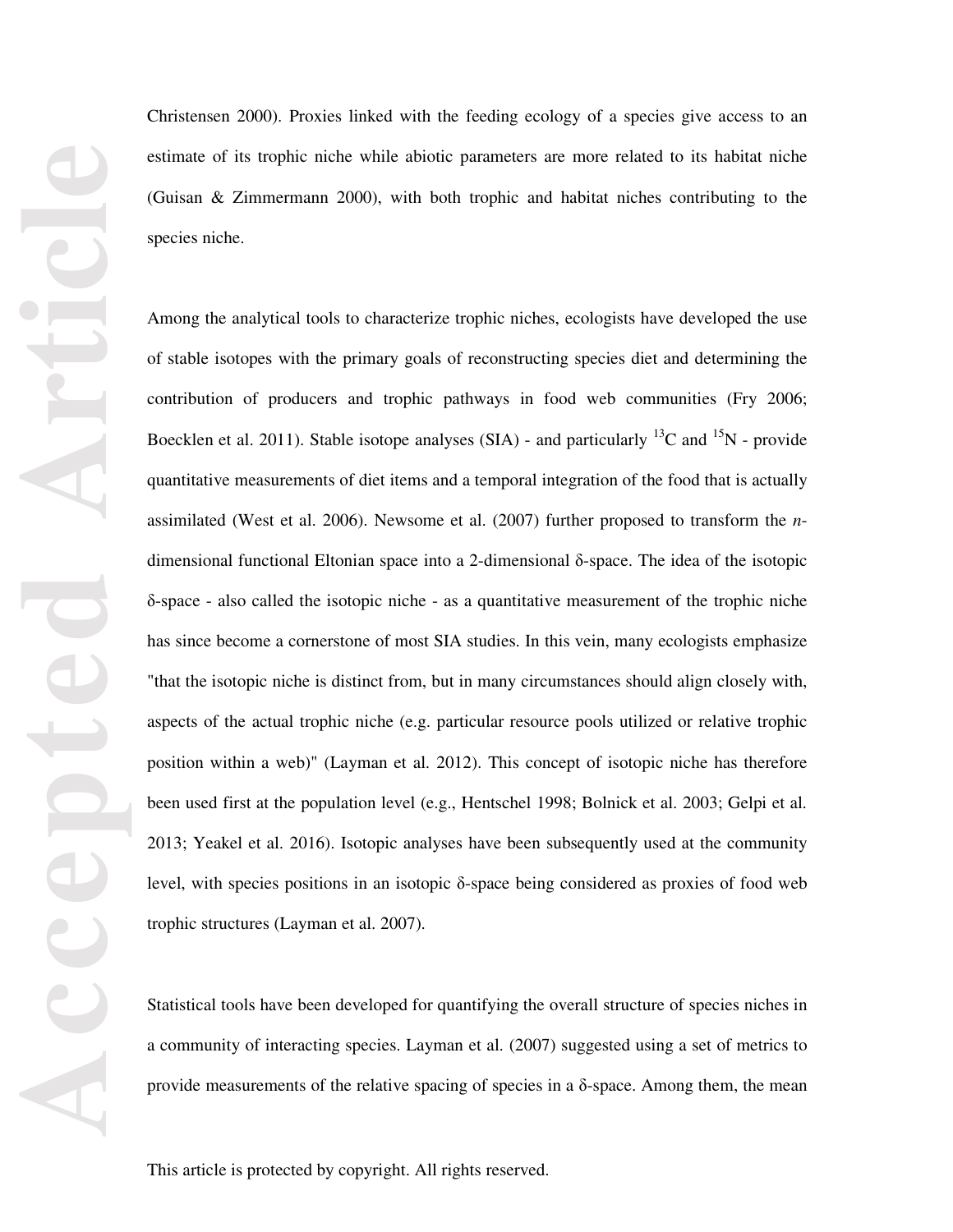nearest neighbor distance (*NND*) was suggested as a measure of species packing and thereby of trophic redundancy, while the standard deviation of nearest neighbor distance (*sdNND*) was suggested to measure the among species variation in their trophic originality. Then, many empirical studies have tried to grasp changes in community trophic structure based on community isotopic metrics, such as in African estuaries following the wet season (Abrantes, Barnett & Bouillon 2014), in coastal marine benthic habitats after colonization by an engineer species (Rigolet et al. 2015), in littoral fish communities following species invasions (Fanelli et al. 2015) or in several human-created salt-marches over a long-term period (Nordstrom et al. 2015). Other metrics have since been used for trophic function, such as the *Rao*'s index of quadratic entropy that is a measure of functional divergence (Schleuter et al. 2010; Rigolet et al. 2015). Building upon metrics designed to quantify the functional diversity of community (i.e. functional richness, evenness and redundancy, Villéger, Mason & Mouillot 2008; Mouillot et al. 2013), other more-refined isotopic functional indices have since been applied to communities of freshwater fishes (Cucherousset & Villéger 2015) or marine invertebrates (Rigolet et al. 2015).

Ecological inferences from such community-wide metrics require caution to avoid pitfalls (Hoeinghaus & Zeug 2008) and can be sensitive to outlying isotopic compositions or to sample size (Jackson et al. 2011; Brind'Amour & Dubois 2013). In particular, communitywide stable isotope analyses are based on two untested assumptions: 1) that two close species in an isotopic δ-space have similar functional role in the food web, and 2) that isotopic metrics are good proxies of food web structural properties. The first assumption is known to be problematic, since several distinct consumer diets can in theory produce similar isotopic signatures (Phillips & Gregg 2003; Hoeinghaus & Zeug 2008). However, no formal analysis of the severity of this potential limitation has been performed for realistic food webs, so that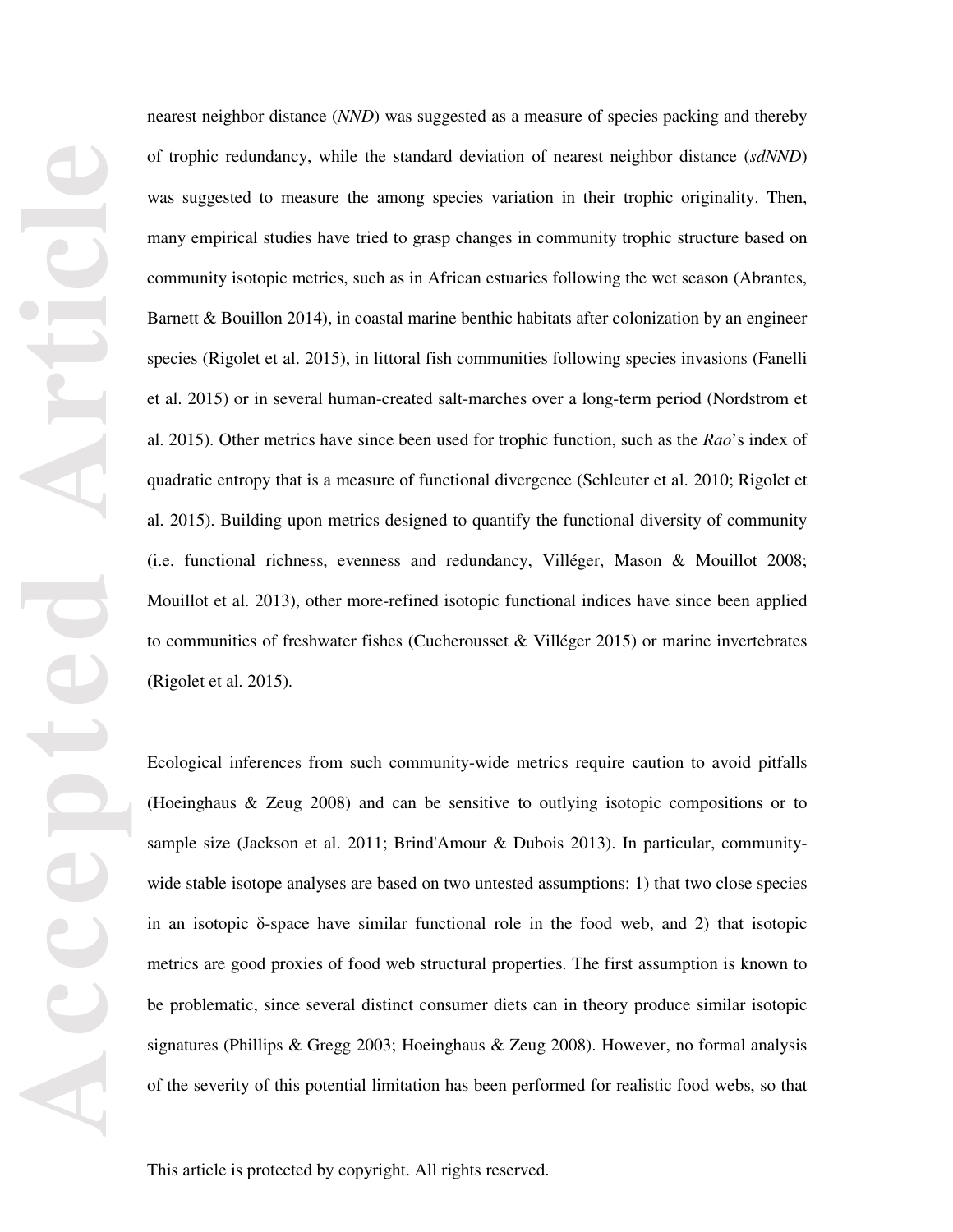it is still unclear whether this assumption is tenable or not in general. In the same perspective, community-wide isotopic metrics are obviously noised representations of food web structure. But the magnitude of this noise has not been thoroughly investigated, so that it is unclear how trusty such metrics can be for real-world applications. The aim of the present study is thus to precisely assess the validity of these assumptions with simulations of realistic food webs with variable properties. We specifically investigate here i) whether isotopic proximity is a good proxy of trophic similarity in general, ii) whether community-wide isotopic metrics are good proxies of food web structural properties, and iii) how the quality of these two proxies depend on various species and food web properties, including diet specialization, species richness of consumers and primary producers, and food web connectance.

## **Materials and methods**

The general flowchart of the methodology is presented in Figure 1. It contains four main steps: i) the simulation of realistic food webs using the niche model (Williams & Martinez 2000), ii) the computation of a matrix of pairwise trophic similarity between consumer species for each simulated food web, iii) the computation of isotopic biplots for each food web, based on simple rules of isotopic discrimination, and iv) the computation of two sets of functional diversity indices, based either on species distributions within isotopic biplots, or on the pairwise matrix of trophic similarity.

#### *Food web simulation*

We simulated food webs using the niche model (Williams & Martinez 2000) that has been shown to yield realistic food web structures and has been extensively used in food web modelling (Allesina, Alonso & Pascual 2008). The niche model consists in attributing to each of the *S* species a niche position  $\eta_i$  and a feeding range within a single niche axis. Trophic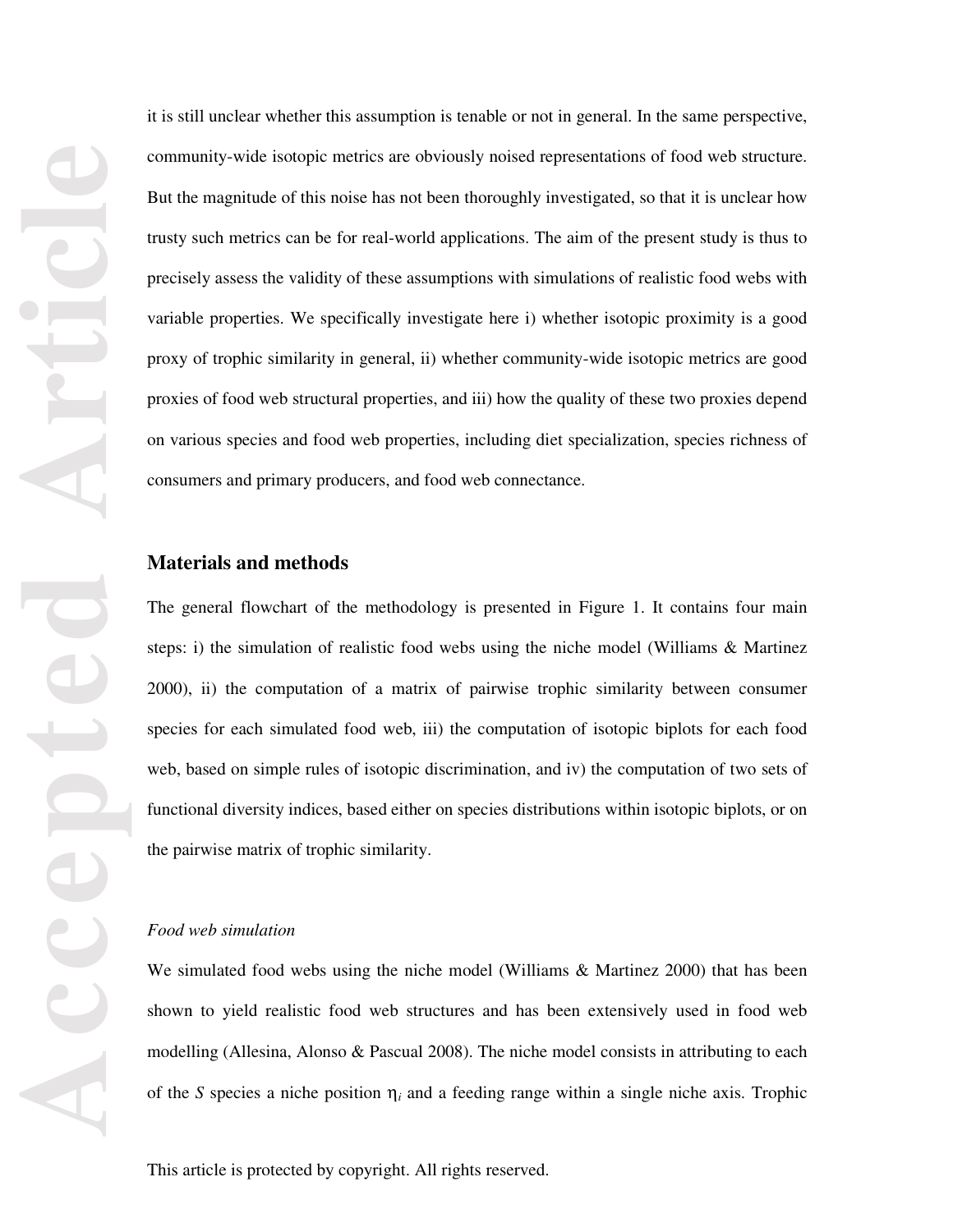links are then randomly drawn inside the feeding ranges of the various species. We followed the simulation procedure described in Allesina et al. (2008). For each simulated food web, species that did not have prey were considered to be primary producers, while the others were considered to be consumers. Using this procedure, we simulated food webs of varying species richness *S* in {10; 15; 20; 25; 30; 40; 50; 60; 80; 100} and of varying target connectance  $C_{target}$  in  $\{0.1; 0.15; 0.2; 0.25; 0.3\}$ . The connectance is a measure of the network complexity, defined as the fraction of all possible links that are realized in a network (Gardner & Ashby 1970). These parameter ranges were chosen to encompass the range of food web structures commonly reported in the literature (e.g., Williams & Martinez 2000; Dunne 2006).

We considered three alternative rules to attribute the trophic link strengths  $F_{ij}$  between a predator *i* and a prey *j* in the simulated food webs. The first simulated rule consisted in equally sharing trophic link strengths among the prey of a predator, so that the trophic links between a predator and its *k* prey species had a strength equal to 1/*k*. The two other simulated rules considered two different levels of diet specialization (hereafter noted *s*) with *s* in {0.6; 0.9}. Under these rules, each predator preferentially preyed upon one of its prey species (randomly selected), with trophic link strength equal to *s*, and we divided the remaining trophic strength 1-*s* equally among its other prey species.

Finally, species abundances  $B_i$  (defined as total species biomass, that is the average individual biomass multiplied by species numerical abundance) were randomly drawn in a lognormal distribution with mean equal to 0 and standard deviation equal to 3 on a log scale, to recover realistic abundance distributions (Cohen, Jonsson & Carpenter 2003). Our simulation protocol enables to generate food webs with variable distribution of species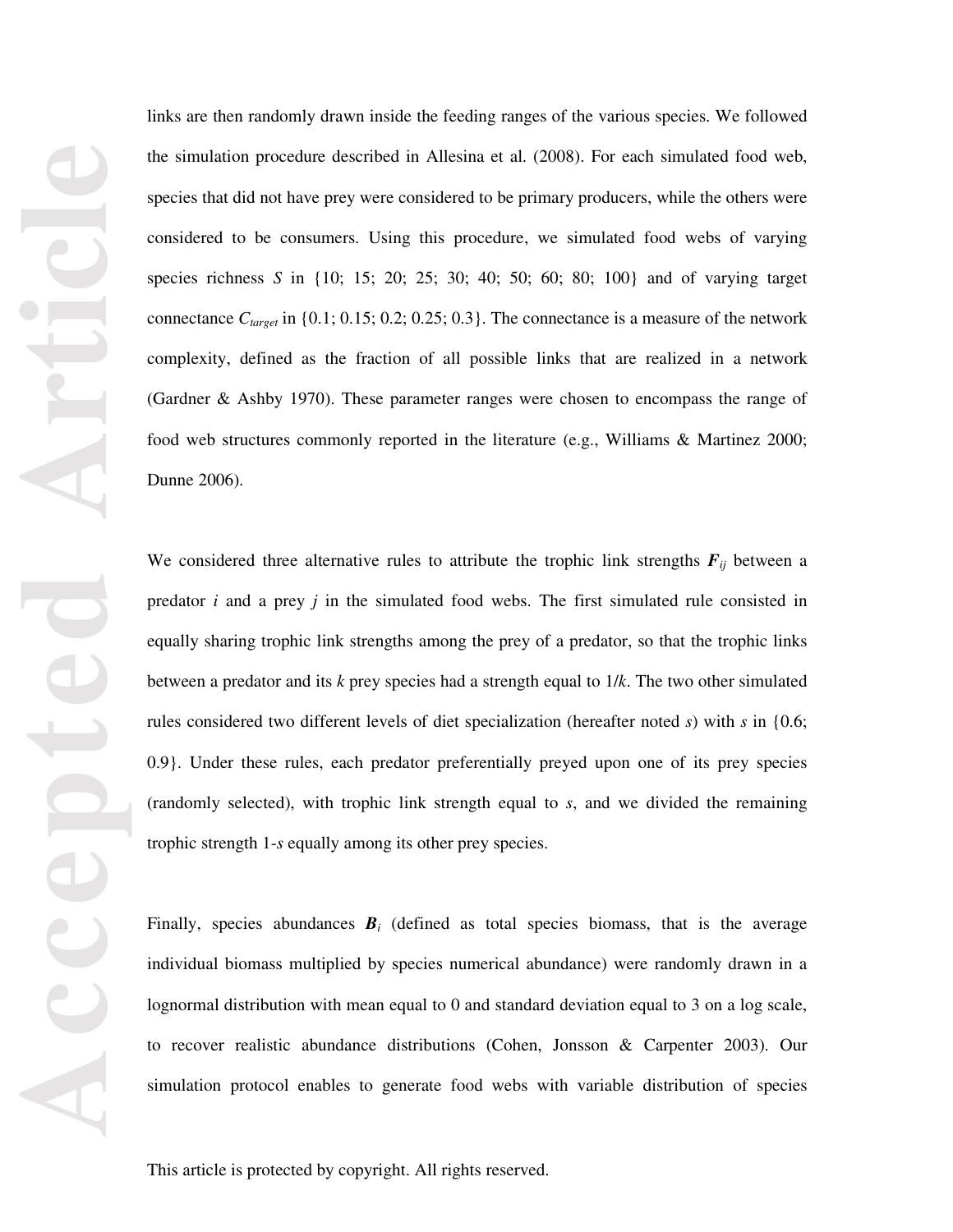number and abundances across trophic levels, from pyramidal to inverted pyramidal food webs, this variability being observed among real food webs (Cohen et al. 2003; Turney & Buddle 2016).

We further constrained simulated food webs to match a number of criteria that lead to the exclusion of i) food webs having more than seven trophic levels, in accord with empirical ranges (McGarvey, Dowling & Cohen 2016), ii) food webs with a single primary producer or less than four consumer species to avoid trivial isotopic biplots, and iii) food webs with multiple unconnected components (since the niche model can generate such food webs). For each parameter and rule combination, we simulated 100 food webs matching our inclusion criteria, leading to a total of 15,000 simulated food webs (10 species richness x 5 target connectance x 3 interaction rules x 100 replicate simulations). We further performed a complementary analysis with constant species abundances that lead to qualitatively similar results (Fig. S6).

#### *Computation of trophic similarity*

For each simulated food web, we computed the trophic similarity between all pairs of consumers using the flow similarity index *Simflow* proposed by Yodzis and Winemiller (1999). This index is computed on realized feeding link strengths, with the trophic similarity between two consumer species *i* and *j* given by:  $\textit{Sim}_{flow}(i,j) = \sum_{k} (F_{ik} \cdot B_k \cdot F_{jk} \cdot B_k)/$  Sqrt $[\sum_{k}$  $(F_{ik}^2 \cdot B_k^2) \cdot \Sigma_k (F_{jk}^2 \cdot B_k^2)$ ] where the sum (denoted by  $\Sigma_k$ ) is performed on all the indices *k* of prey consumed by species *i* and *j*, where  $F_{ik}$  is the trophic link strengths between predator *i* and prey *k*, and where  $B_k$  is the abundance of prey *k*. In the following, we will make use of dissimilarity measures, defined as  $d(i,j) = 1 - Sim_{flow}(i,j)$ . To assess whether our results were robust to our measure of trophic similarity, we additionally used a second index of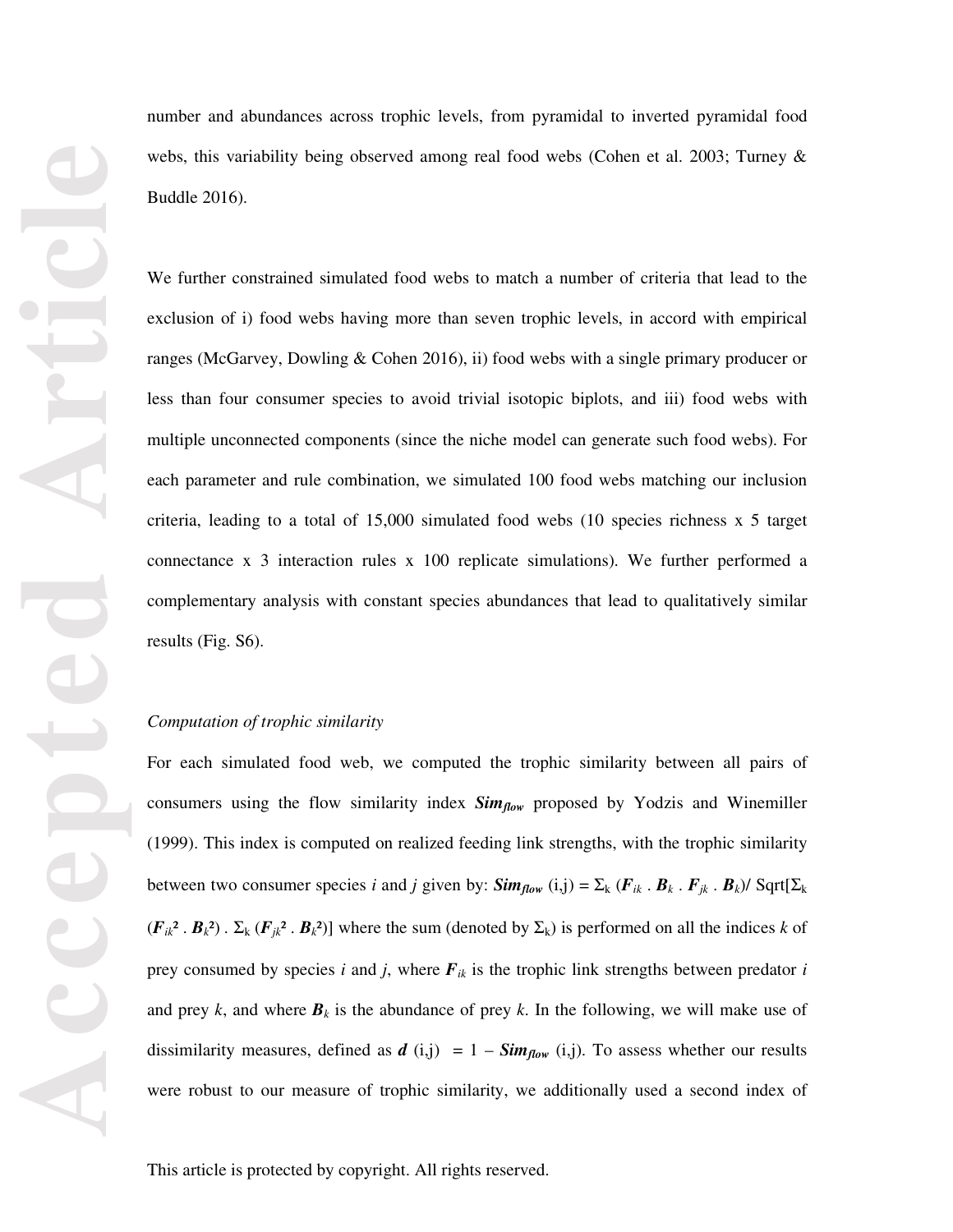trophic similarity *Sim<sub>cor*</sub> that is based on correlations: *Sim<sub>cor</sub>* (i,j) = cor ( $F_i$ .  $B$ ,  $F_j$ .  $B$ ) where  $F_i$  is the vector of trophic strengths between predator *i* and all other species and *B* is the vector of species abundances. Results with this second index of trophic similarity were qualitatively similar and are therefore presented as supplementary material (Fig. S**7**).

## *Computation of isotopic biplots*

For each weighted food web, we simulated the associated biplot in the isotopic space  $(\delta^{13}C,$  $\delta^{15}$ N). To do this, we assigned to each primary producer a  $\delta^{13}$ C value randomly drawn from a uniform distribution between -30 ‰ and -10 ‰. This range of  $\delta^{13}C$  values for primary producers is consistent with empirical ranges (Boutton 1991). Furthermore, the random draw of  $\delta^{13}$ C values for producers enables to generate food webs with variable  $\delta^{13}$ C ranges and with variable isotopic proximities between primary producers, characteristics that have been previously shown to potentially alter isotopic characterizations of food webs (Hoeinghaus & Zeug 2008). We attributed to all primary producers a  $\delta^{15}N$  value equal to 0 ‰, thereby neglecting among producers variations in  $\delta^{15}N$  values. Although primary producers do have  $\delta^{15}N$  signatures that vary in space and time, primary consumers dampen such variations and are generally characterized by similar  $\delta^{15}N$  values (Cabana & Rasmussen 1996; Post 2002). Consequently, while our assumption of constant  $\delta^{15}N$  values among primary producers is clearly crude, its consequence of a constant  $\delta^{15}N$  values among primary consumers is much less crude. The assumption of a constant  $\delta^{15}N$  values among primary consumers is the one that matters for the analyses reported here that are based on consumer species.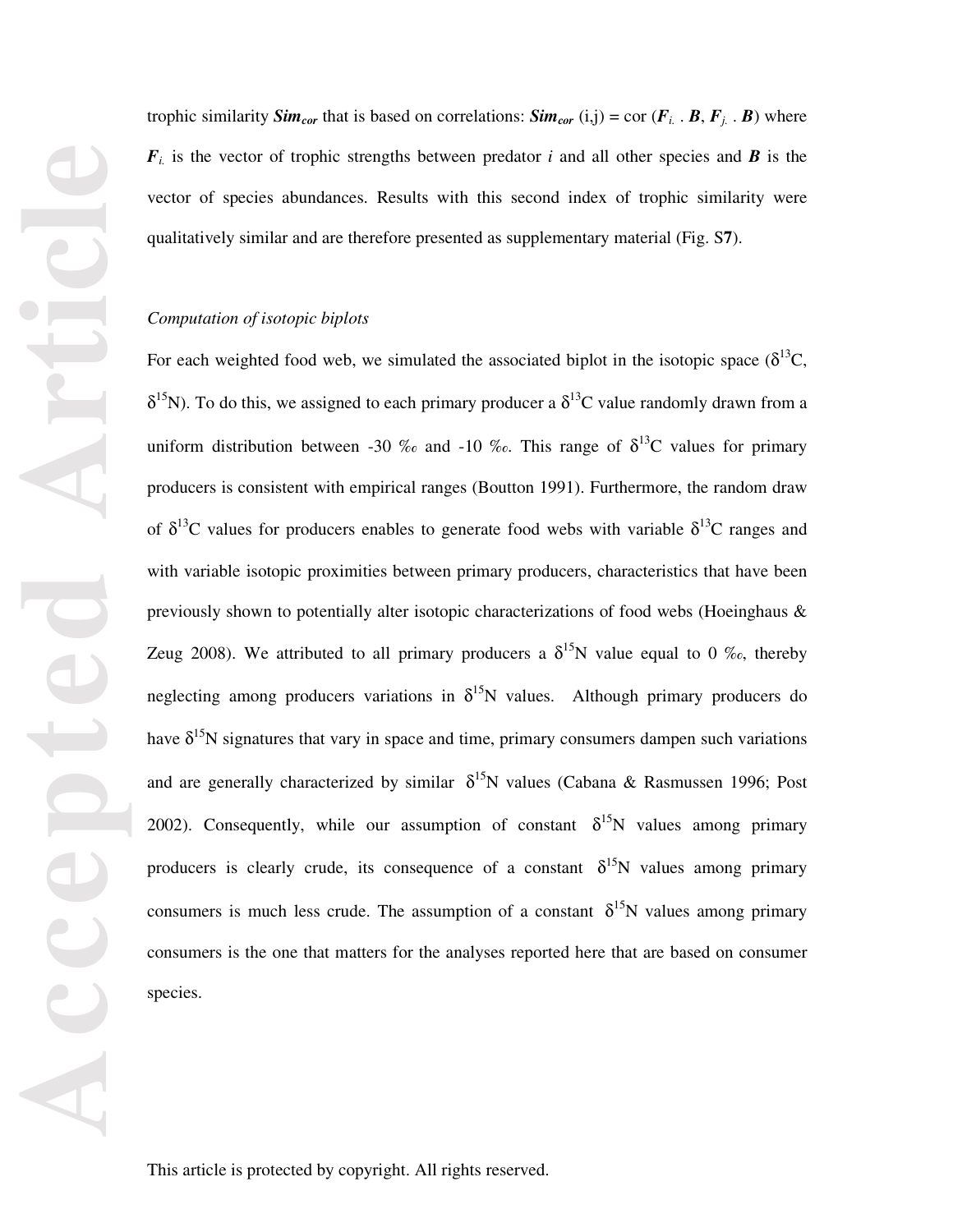We then attributed to consumers isotopic values equal to the weighted average of the isotopic values of their prey plus a constant discrimination value equal to 1 ‰ for  $\delta^{13}C$  and 3.5 ‰ for  $\delta^{15}N$ . These discrimination values are consistent with empirical findings (Vander Zanden & Rasmussen 2001; Post 2002; Vanderklift & Ponsard 2003). More precisely, the isotopic values ( $\delta^{13}C_i$ ,  $\delta^{15}N_i$ ) of consumer *i* were determined by solving the following linear system of equations:

$$
\delta^{13}\mathbf{C}_{\mathbf{i}} = 1 + \Sigma_j \mathbf{F}_{ij} \cdot \mathbf{B}_j \cdot \delta^{13}\mathbf{C}_j / \Sigma_j \mathbf{F}_{ij} \cdot \mathbf{B}_j \tag{1}
$$

$$
\delta^{15}\mathbf{N}_{\mathbf{i}} = 3.5 + \Sigma_{\mathbf{j}} F_{ij} \cdot \mathbf{B}_{j} \cdot \delta^{15}\mathbf{N}_{\mathbf{j}} / \Sigma_{\mathbf{j}} F_{ij} \cdot \mathbf{B}_{j}
$$
(2)

In the following, we used untransformed isotopic values to compute matrices of isotopic dissimilarity between consumer species that were based on Euclidean distances between species isotopic positions, and to compute isotopic functional indices (see next section). We obtained very similar results when performing a standardization of isotopic values prior to these computations. Corresponding results using a Z score standardisation on each isotopic axis (Hoeinghaus & Zeug 2008) are reported in Fig. S8.

For each simulated food web, we computed the pairwise correlation between the matrices of trophic and isotopic dissimilarity between species (excluding the diagonal of the matrices). We further computed these same correlations when considering only the half most basal or top species, and the half most specialist or generalist species, where the level of generalism was assessed by the number of prey for a given species.

To quantitatively characterize simulated food webs, we computed a number of summary statistics: the connectance *C* of the food web (that may slightly differ from the target connectance  $C_{target}$  used to simulate the food web); the number *Npp* of primary producers; the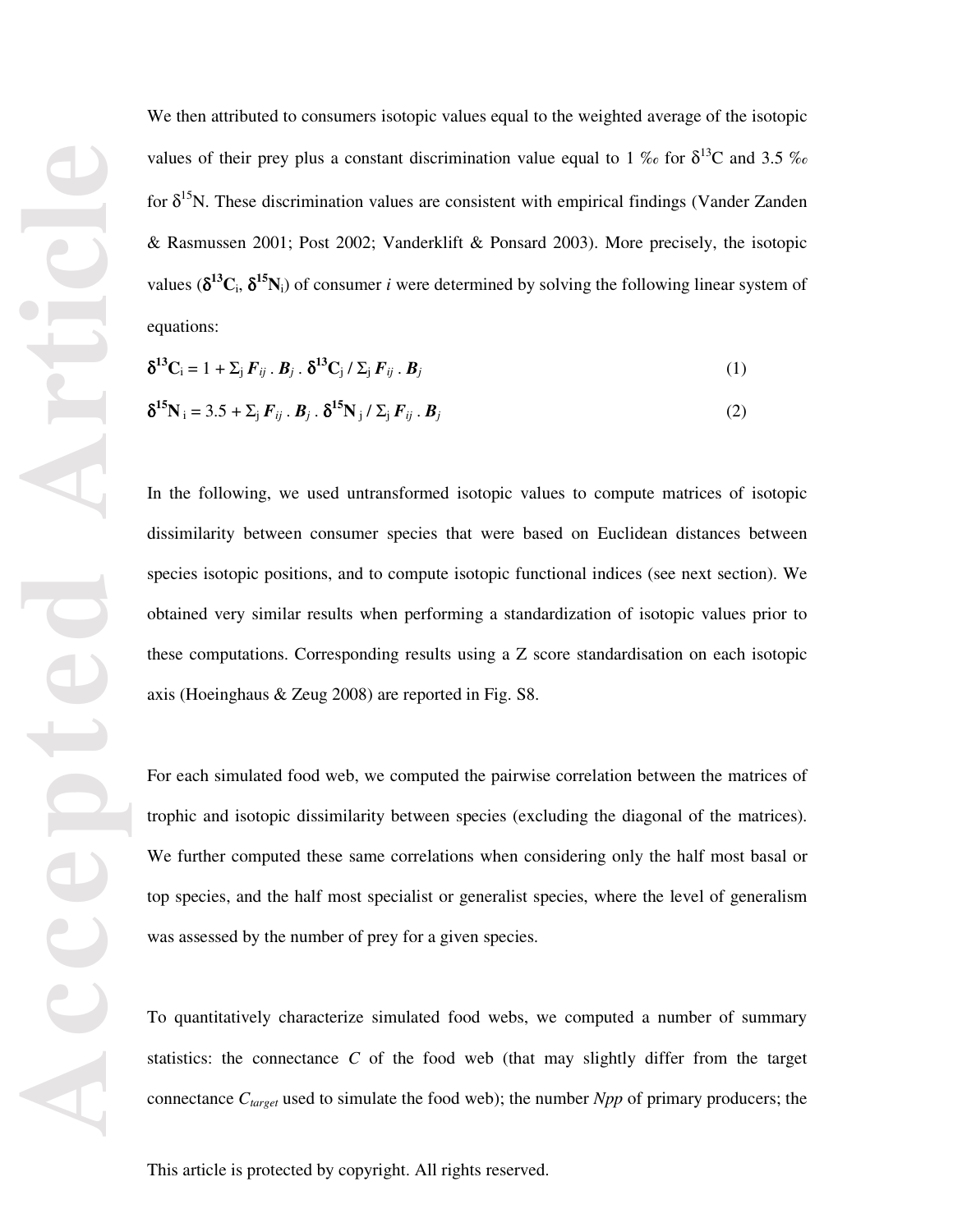Gini-Simpson index *G* of abundances evenness  $(G=1-\Sigma_k \mathbf{B}_k \cdot \mathbf{B}_k / B_{tot}^2)$ ; the ranges of  $\delta^{13}C$ and  $\delta^{15}N$  in the food web; the minimal isotopic distance min(NND<sub>pp</sub>) between two primary producers (min(NND<sub>pp</sub>)=min<sub>i≠j</sub>{e<sub>ij</sub>}, where e<sub>ij</sub> is the Euclidean distance between species i and j in the isotopic space, Fig. 1); the mean trophic height *mth* in the food web ( $mth = \Sigma_k \text{TP}_k/S$ , where  $TP_k$  is the trophic position of species k and *S* is species richness); an index of mean omnivory in the food web using the omnivory index *o'k* of Bersier, Banasek-Richter & Cattin (2002); and two indices to characterize whether the food web is rather pyramidal or inverted pyramidal (Turney & Buddle 2016): the species bias in trophic position (TP) defined as the difference between the mean trophic height (mth) and the trophic height centre (equal to  $1 +$  $0.5 \times$  (max TP -1), to account for the fact that the basal trophic position equals 1 instead of 0) and the biomass-based bias in trophic position for which each species is weighted by its relative abundance in the computation of the mean trophic height. Negative biases in TP indicate a pyramidal food web. Trophic positions were defined from species isotopic values in  $\delta^{15}N$  with the formula TP = 1 +  $\delta^{15}N$  / 3.5. This isotopic-based computation of trophic positions takes into account the loops in the food webs. The distributions among simulated food webs of these various characteristics are reported in Fig. S1 in Supporting Information, as well as their pairwise correlations (Table S2). We further assessed whether simulated food webs had realistic characteristics by comparing them to compilations of empirical food webs. We found that simulated ranges of connectance levels included empirical ones (Fig. S3a) and that simulated proportions of basal, intermediate and top species were in line with empirical ones (Fig. S3b-d). Other food web characteristics have been less systematically documented in empirical studies, thereby rendering comparisons difficult. Overall, we followed simulation procedures that have been abundantly used in the literature for producing realistic food webs (Williams & Martinez 2000; Allesina, Alonso & Pascual 2008).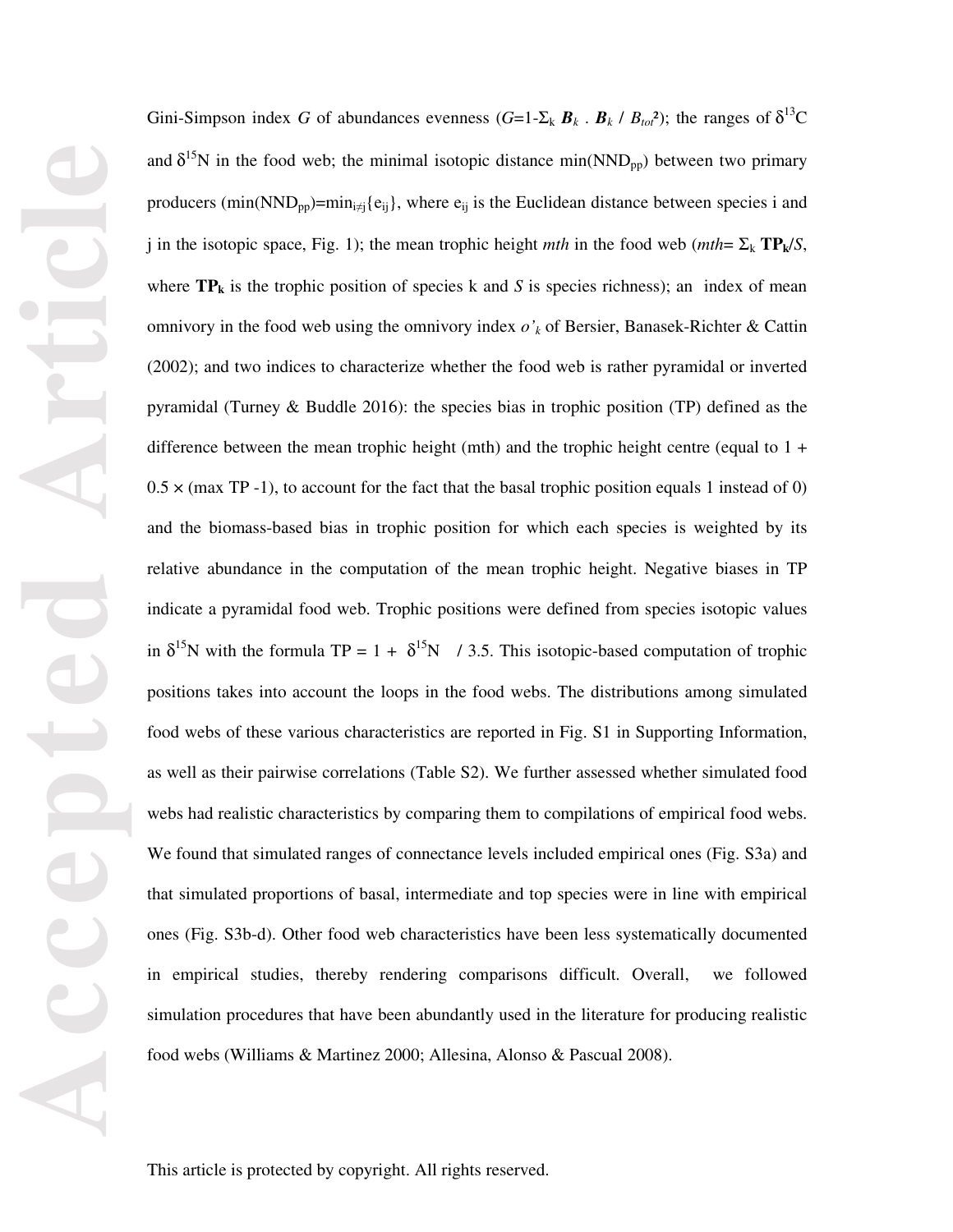#### *Functional indices*

We computed three functional indices on the isotopic biplots: *Rao*'s index of quadratic entropy (Rao 1982) that is a measure of isotopic functional divergence (Mason et al. 2005; Schleuter et al. 2010, Fig. 2a,b), and the mean and standard deviation of nearest neighbour distances (*NND* and *sdNND* respectively, Layman et al. 2007). *NND* and *sdNND* are measuring the functional originality of assemblages (Mouillot et al. 2013, Fig. 2c-f). *Rao*'s index is weighted by biomass, while *NND* and *sdNND* are not (Rigolet al., 2015). Although NND and sdNND are correlated (Fig. S4), each index encapsulates different aspects of the trophic structure (Fig. 2). Even though new isotopic functional indices have been suggested (Cucherousset & Villéger 2015; Rigolet et al. 2015), we focused on *Rao*, *NND* and *sdNND* indices as they can be computed from a pairwise distance matrix. This particularity enabled us to also compute these metrics on the matrices *d* of trophic dissimilarity. We designated in the following the metrics computed on isotopic biplots by *Raoi*, *NNDi* and *sdNNDi*, while those computed on trophic dissimilarity matrices by  $Rao_t$ ,  $NND_t$  and  $sdNND_t$ .

#### **Results**

#### *Is isotopic proximity indicative of trophic similarity?*

We obtained moderate correlations between trophic dissimilarity and Euclidean distance in the isotopic space (Fig. **3**a). Correlations were larger among the half most basal species than among species at the top of the food web. They were also larger among the half most generalist species compared to the half most specialist ones (Fig. 3a). We further found that correlations were larger in food webs with larger connectance (Fig. 3b), lower speciesrichness (Fig. 3c), when predators fed equally among their different prey species (Fig. 3d), and when primary producers were more segregated in the isotopic space (Fig. 3e). These correlation levels were also slightly impacted by other characteristics of the simulated food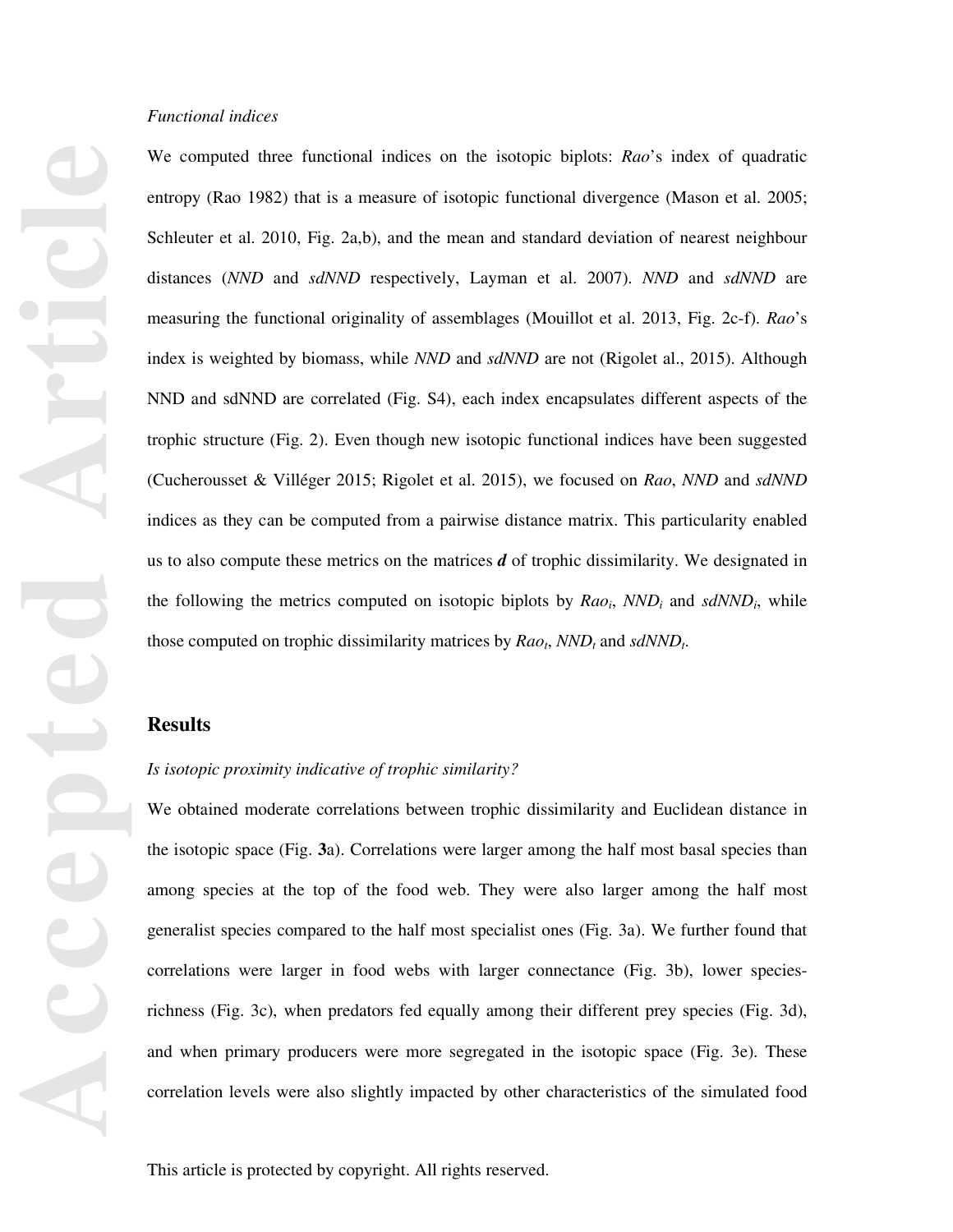webs (Fig. 4): correlation levels notably decreased with species abundance evenness (measured by the Gini-Simpson diversity index), with the level of omnivory in the food web, and with the vertical diversity of the food web (measured by the range in  $\delta^{15}N$ ). Note that we used partial correlations in this last analysis to account for correlations among the various characteristics of simulated food webs (Table S2).

#### *Are isotopic community patterns indicative of community trophic structure?*

We found variable levels of correlations between functional indices computed on isotopic biplots and those computed on trophic dissimilarity matrices (Fig. 5). *Rao*'s index of functional divergence was the one presenting the largest correlation levels ( $Cor = 0.79$ , Fig. 5a), followed by the *NND* index of functional originality (Cor = 0.72, Fig. 5b) and by the *sdNND* index of among species variability in functional originality (Cor =  $0.47$ , Fig. 5c). Similar trends were obtained when constant species abundances were used in the food web simulations ( $Cor = 0.63$ , 0.48 and 0.16 respectively, Fig. S6), and when the correlation-based index of trophic dissimilarity was used (Cor =  $0.79$ ,  $0.74$  and  $0.51$  respectively, Fig. S7). Furthermore, standardization of isotopic values prior to the analysis only brought very marginal changes in correlation levels for the first two metrics ( $Cor = 0.83, 0.74$  and  $0.47$ ) respectively, Fig. S8) and very similar results were obtained when simulated food webs were filtered to have characteristics within documented empirical ranges (Cor  $= 0.79, 0.73$  and 0.48 respectively, Fig. S9). Finally, the ability of isotopic functional indices to capture trophic properties was little affected by the characteristics of simulated food webs (Table S**5**). The most notable effects were that i)  $Rao_i$  was less correlated with  $Rao_i$  in more even food webs, ii)  $NND_i$  was less correlated with  $NND_i$  in food webs with larger connectance, omnivory and mean trophic height, and in inverted pyramidal food webs, and iii) *sdNNDi* was less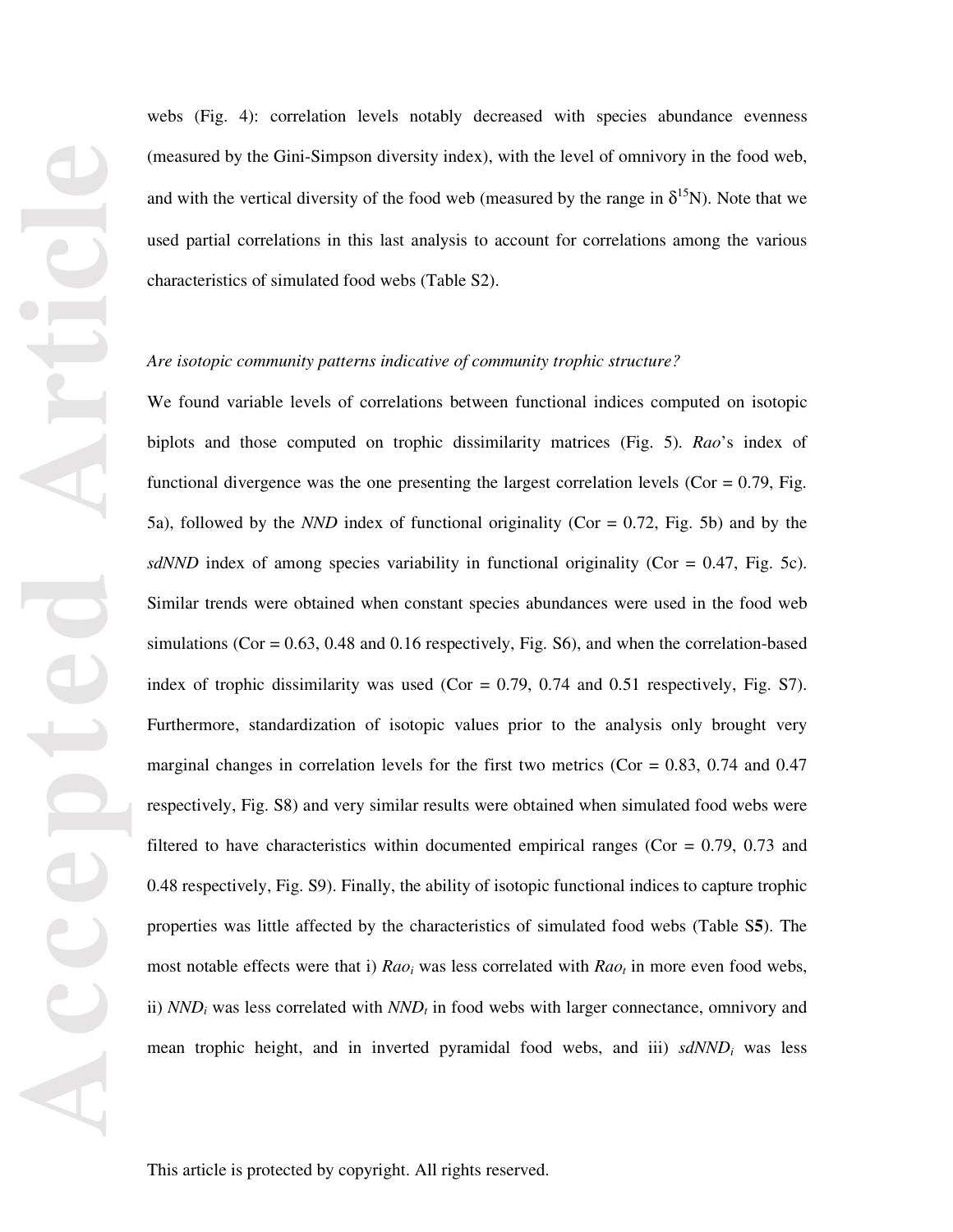correlated with  $sdNND<sub>t</sub>$  in food webs with larger omnivory, species richness and mean trophic height.

#### **Discussion**

#### *Should I trust my isotopic biplot?*

Our results suggest that species proximity in an isotopic biplot is substantially correlated with trophic similarity, although with a sizeable level of noise (Fig. 3). The fact that species with different trophic regimes can have similar isotopic signatures has been recognized early on as a potential limitation of analyses of isotopic community structure (Layman et al. 2007; Hoeinghaus & Zeug 2008). More precisely, Hoeinghaus and Zeug (2008) demonstrated that different food web trophic structures could be associated with similar values of community functional metrics, if the sources of these food webs have different isotopic positions. Our study is, to our knowledge, the first to extensively assess the magnitude of these limitations using simulated realistic food webs. Our results suggest that isotopic proximity is a better indicator of trophic similarity in smaller (Fig. 3c) and more densely connected (Fig. 3b) food webs, when predators have low levels of diet specialization (Fig. 3d), and when primary producers are more segregated in the isotopic space (Fig. 3e). We also found that the effects of other food web characteristics on the quality of isotopic proxies were rather low (Fig. 4). Still, we were able to evidence a negative impact of vertical diversity (number of trophic levels) on the correlation between isotopic and trophic similarity (Fig. 4). This finding suggests that isotopic approaches may be slightly more reliable in terrestrial than in pelagic food webs that contain a larger number of trophic levels in general (McGarvey et al. 2016). Such generalization must however be made with caution, given the large variability in trophic structures encountered within biomes (Schoener 1989). For instance, a general comparison of the reliability of isotopic approaches in benthic and pelagic food webs is challenging, since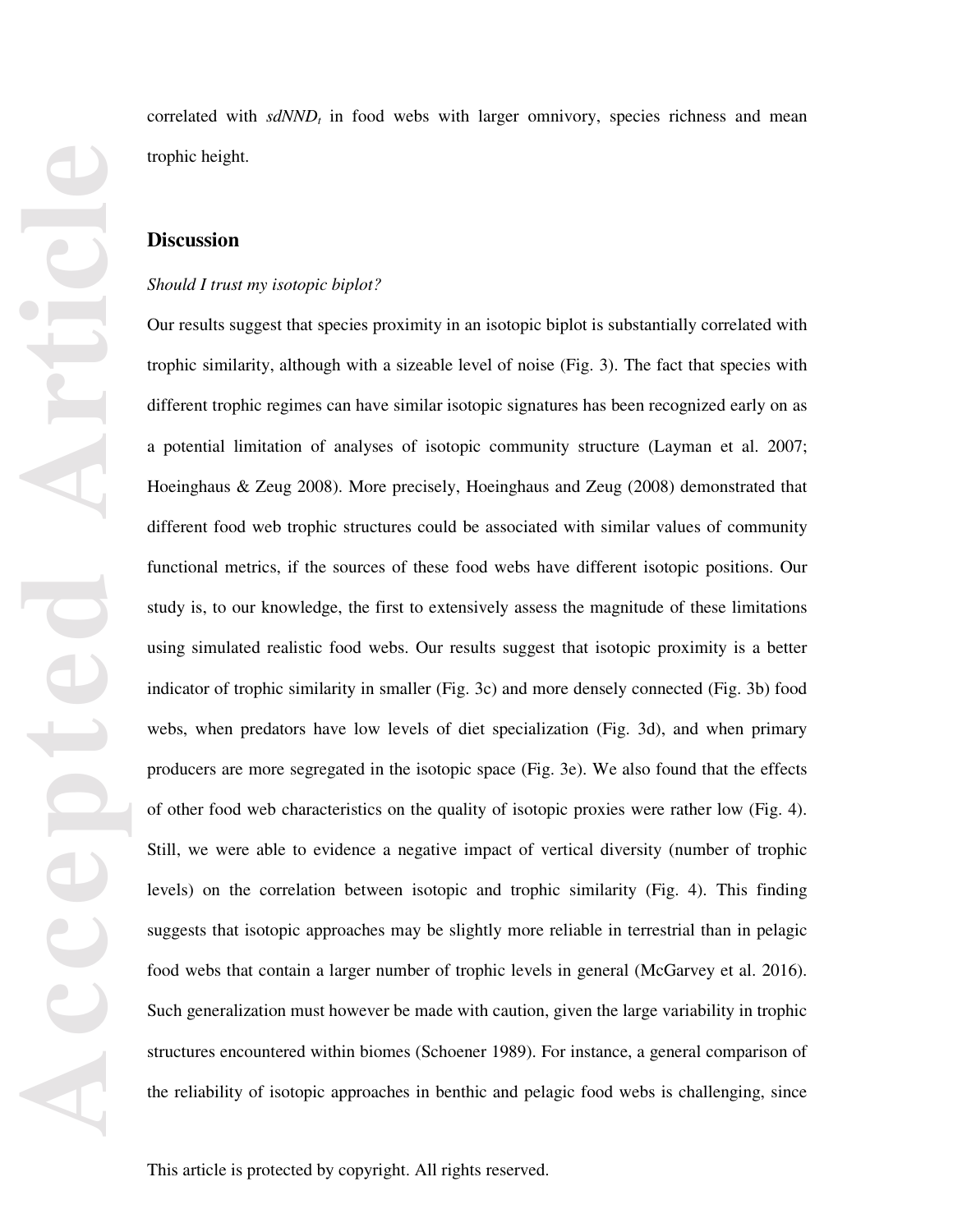benthic food webs tend to harbour less trophic levels (Schoener 1989) but larger levels of omnivory (Kopp et al. 2015) than pelagic ones. These two types of variation in trophic structure are likely to have compensatory influences on the isotopic reliability within these two food web types (Fig. 4).

Interestingly, our simulations suggest that despite the fact that isotopic biplots provide a blurred representation of trophic similarity between species, widely-used functional indices based on such biplots reasonably grasp the main characteristics of food web trophic structure (Fig. 5). Indeed, we found that isotopic metrics of functional divergence (*Rao*) and mean functional originality (*NND*) were remarkably strongly correlated with the same metrics based on trophic dissimilarities (Fig. 5a,b). The signal to noise ratio was nevertheless progressively lower as more subtle community trophic patterns were assessed with isotopic indices, so that among species variability in trophic originality was less well captured by isotopic indices (*sdNND*, Fig. 5c). These results did not change when a standardization of isotopic values was performed prior to community-level analyses (Fig. S8). While our approach did not enable us to assess the consistency of other widely-used functional indices (Cucherousset & Villéger 2015; Rigolet et al. 2015), our results should prompt ecologists to restrain the use of functional indices measuring very subtle patterns of food web structure that may be less adequately captured by isotopic biplots.

Taken together, our results suggest that the reliability of the isotopic mapping of consumers decreases with their number of *potential* prey species. Indeed, we found that isotopic reliability decreased with the total number of species and their abundances evenness (Gini-Simpson, Fig. 4). Furthermore, isotopic reliability also decreased when considering only species located at the top half of the food web (Fig. 3a). These top consumers have a larger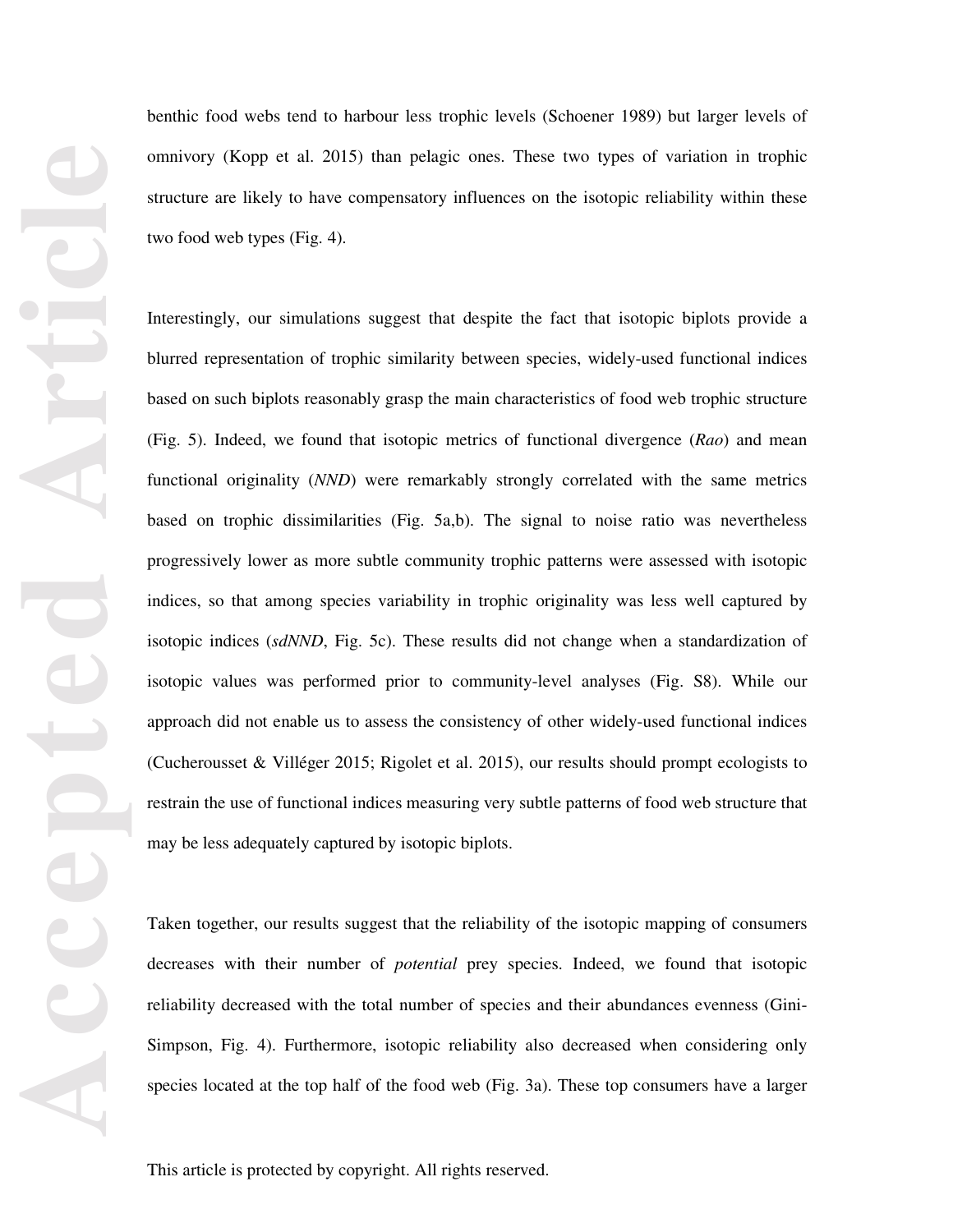number of potential prey than basal species. Consistently, we also found that isotopic reliability decreased with vertical diversity (range in  $\delta^{15}N$ ) and mean trophic height (Fig. 4). The same mechanics may also explain the negative impact of omnivory on isotopic reliability (Fig. 4), since increasing omnivory in the food web also means increasing the number of potential prey for consumers. Such a negative effect of the number of potential prey species would also recall the fact that there is a stronger indeterminacy of diet reconstruction techniques as the number of potential prey species increases (Phillips 2001). At the same time, our results suggest that the reliability of the isotopic mapping of consumers increases with their number of *realized* prey species. Indeed, we found that isotopic proxies were more reliable for generalist consumers (Fig. 3a). We speculate that the isotopic signal of generalist consumers may be more efficiently smoothed, so that remaining isotopic differences between such consumers may be more reliably interpreted as trophic differences rather than as longlasting effects of minor isotopically original food sources. The fact that connectance was found to positively impact the quality of isotopic proxies (Fig. 3b) is also consistent with this result, since increasing connectance will mechanistically increase the incidence of generalist species.

Our simulation procedure enabled us to study communities harbouring variable ranges in  $\delta^{13}$ C from 1.8 to 25.2 ‰ (Fig. S1f), and variable minimal isotopic distances min(NND<sub>pp</sub>) between primary producers from 0.001 ‰ to 10 ‰ (Fig. 3e). Total ranges in  $\delta^{13}C$  were found to have little impact on trophic-isotopic correlations (Fig. 4), a result consistent with the fact that standardizing isotopic values leads to qualitatively similar results (Fig. S8). These last two findings indicate that the absolute range of isotopic values has a lower impact on the results than the relative isotopic positions of the various species of the food web. Logically, when several primary producers have close isotopic signatures (i.e., low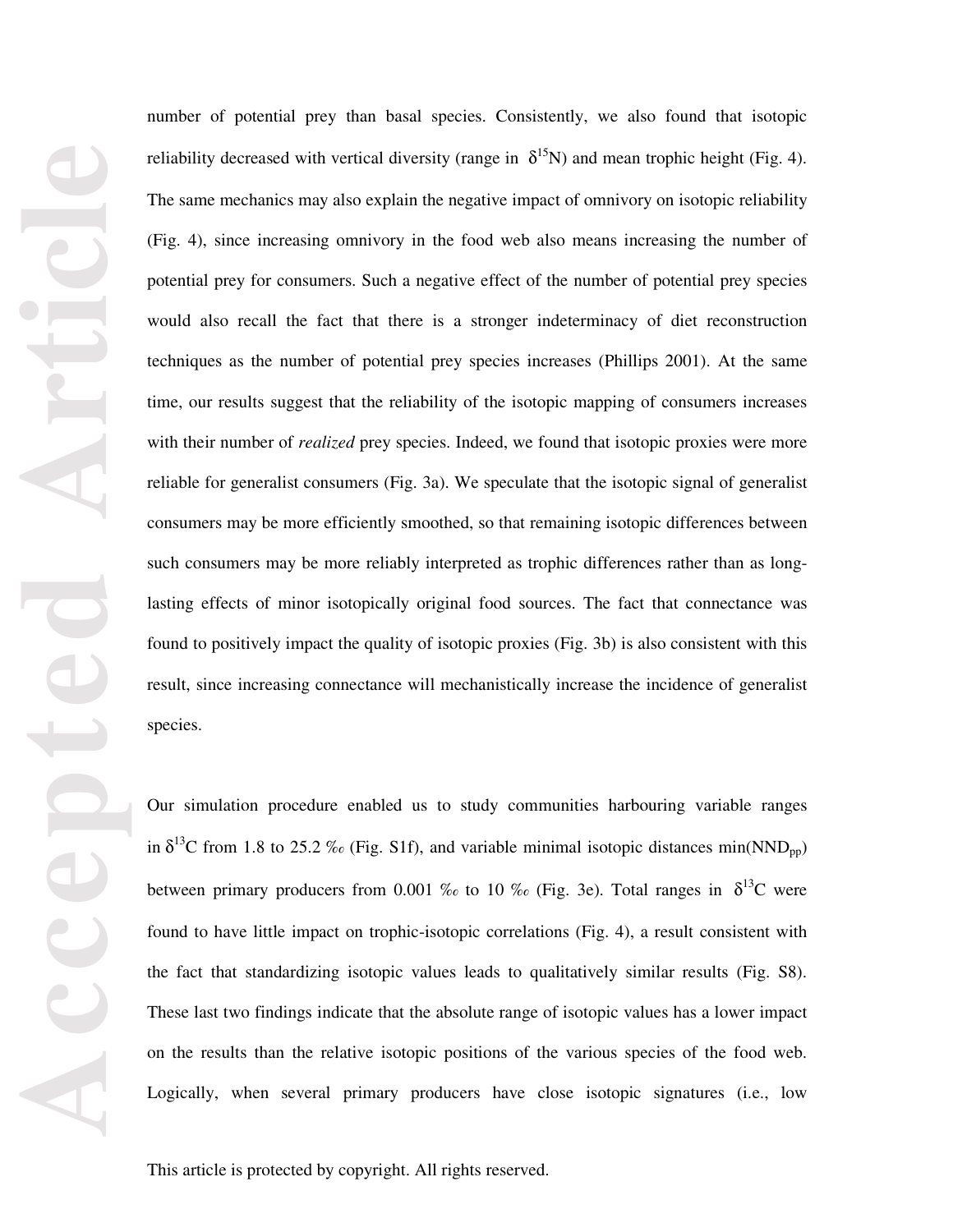$min(NND_{pp})$ , isotopic distance between consumer species tends to be a less good indicator of trophic dissimilarity (Fig. 3e). Still, our results suggest that the effect of primary producers isotopic proximity on trophic-isotopic correlations is limited, and clearly lower than the one of other food web characteristics such as connectance (Fig. 4). As a result, the inclusion of observation noise in this simulation framework should not alter much our results since this would solely noise isotopic biplots without changing their overall structure that is more strongly controlled by other food web characteristics.

We necessarily had to make a number of simplifications in our simulations. For instance, we did not take into account the spatial and temporal variabilities of isotopic signatures of food sources (e.g., Post 2002; Flaherty & Ben-David 2010), discrimination variability (e.g., Vanderklift & Ponsard 2003; Boecklen et al. 2011; Emmery et al. 2011; Hussey et al. 2014) nor intraspecific variability (Araújo, Bolnick & Layman 2011) and temporal variability in trophic position of consumers (Dalerum & Angerbjörn 2005; Cherel et al. 2007). Assessing the impacts of releasing each of these simplifications is beyond the scope of this study. We however contend that these simplifications should not alter much the main conclusions of our study. They are indeed much more likely to affect the intra-population variance than the inter-population variance of isotopic positions, the latter being the main focus of communitywide analyses examined in this contribution. Besides, stable isotope techniques provide a temporal averaging of consumer diets and of temporal variabilities of isotopic signatures of food sources, although with variable time scales of integration depending on trophic position (O'Reilly et al. 2002) and on the tissue studied (Crawford, McDonald & Bearhop 2008). This implies that community wide isotopic analyses will provide a temporally averaged view of food web structure. Still, temporal variability at larger time scales does exist (Dalerum & Angerbjörn 2005; Cherel et al. 2007) and calls for extending snapshot investigations of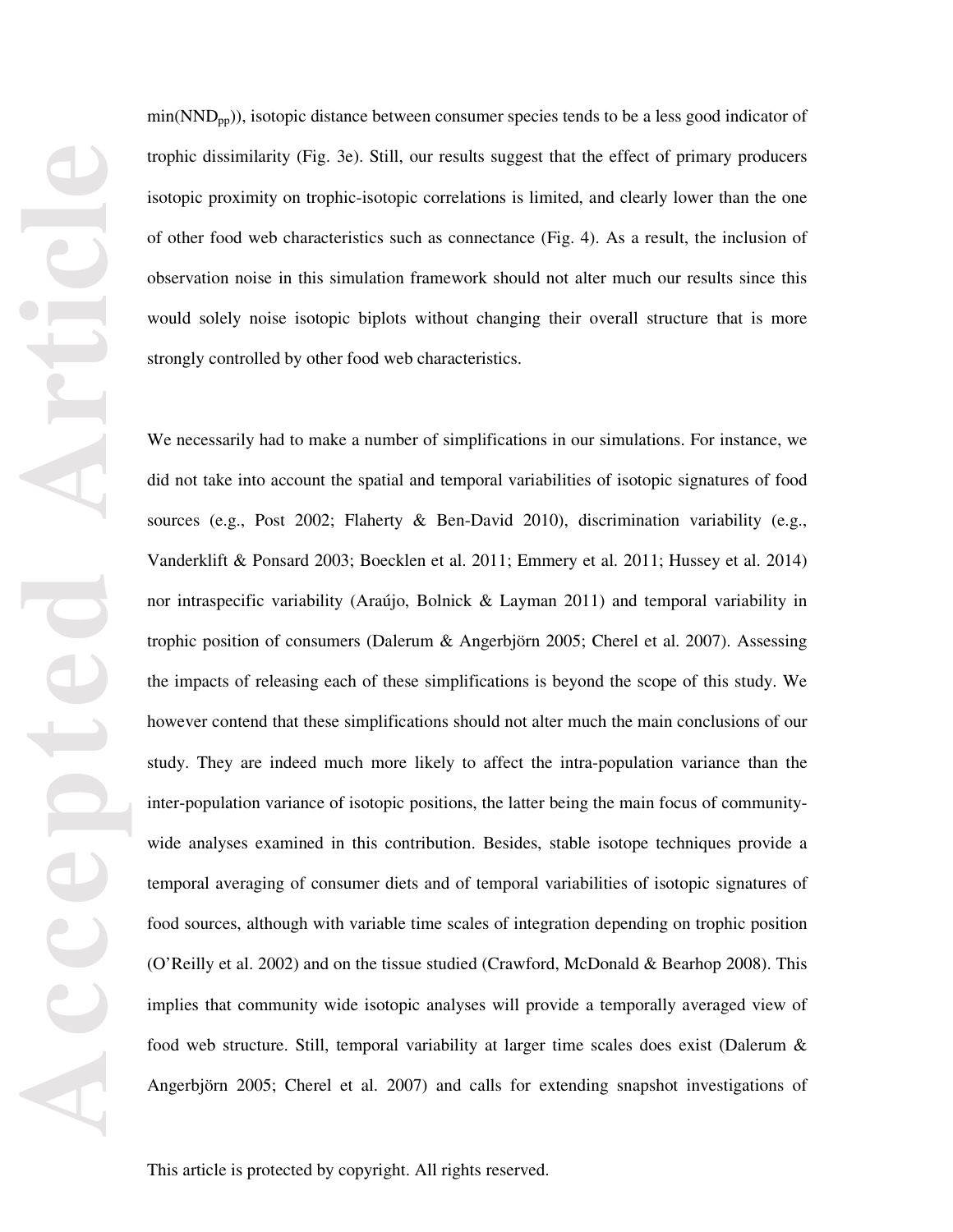isotopic structure of food webs towards diachronic data collection protocols (Warren 1989; Berg & Bengtsson 2007). A potentially more problematic simplification is to have considered that all primary producers had equal  $\delta^{15}N$  isotopic values, while both temporal and interspecific variations in  $\delta^{15}N$  have been reported in the literature for primary producers (Cabana & Rasmussen 1996; Post 2002). To account for this variability, it has been proposed to use nitrogen baselines of primary consumers (Cabana & Rasmussen 1996) that show much less temporal and interspecific variations (Post 2002). Since our analyses are based on the consumers of the food webs, they are actually performing this same control of the nitrogen baselines. In other words, while our assumption of constant  $\delta^{15}N$  values among primary producers is clearly crude, it generates primary consumers with constant  $\delta^{15}N$  values. This model output is much more realistic (Cabana & Rasmussen 1996; Post 2002) and is the one that matters for the analyses reported here that are based on consumer species.

#### *Perspectives to strengthen the robustness of isotopic analyses at the community level*

Our study provides a theoretical support for the cautionary use of (simple) isotopic functional indices to characterize food web trophic structure. It however stresses severe limitations of this approach if one wants to characterize subtle changes in food web structure. Our study therefore calls for more refined analytical strategies to fully realize the promises of isotopic community analyses. Different propositions have been made in the literature to strengthen isotopic analyses at the community level that we here recall and comment in the light of our simulation findings.

The first approach consists in using mixing models to translate the isotopic  $\delta$ -space into a dietary p-space prior to performing functional analyses (Newsome et al. 2007). This proposed strategy has been mainly envisioned at the scale of trophic modules rather than at the scale of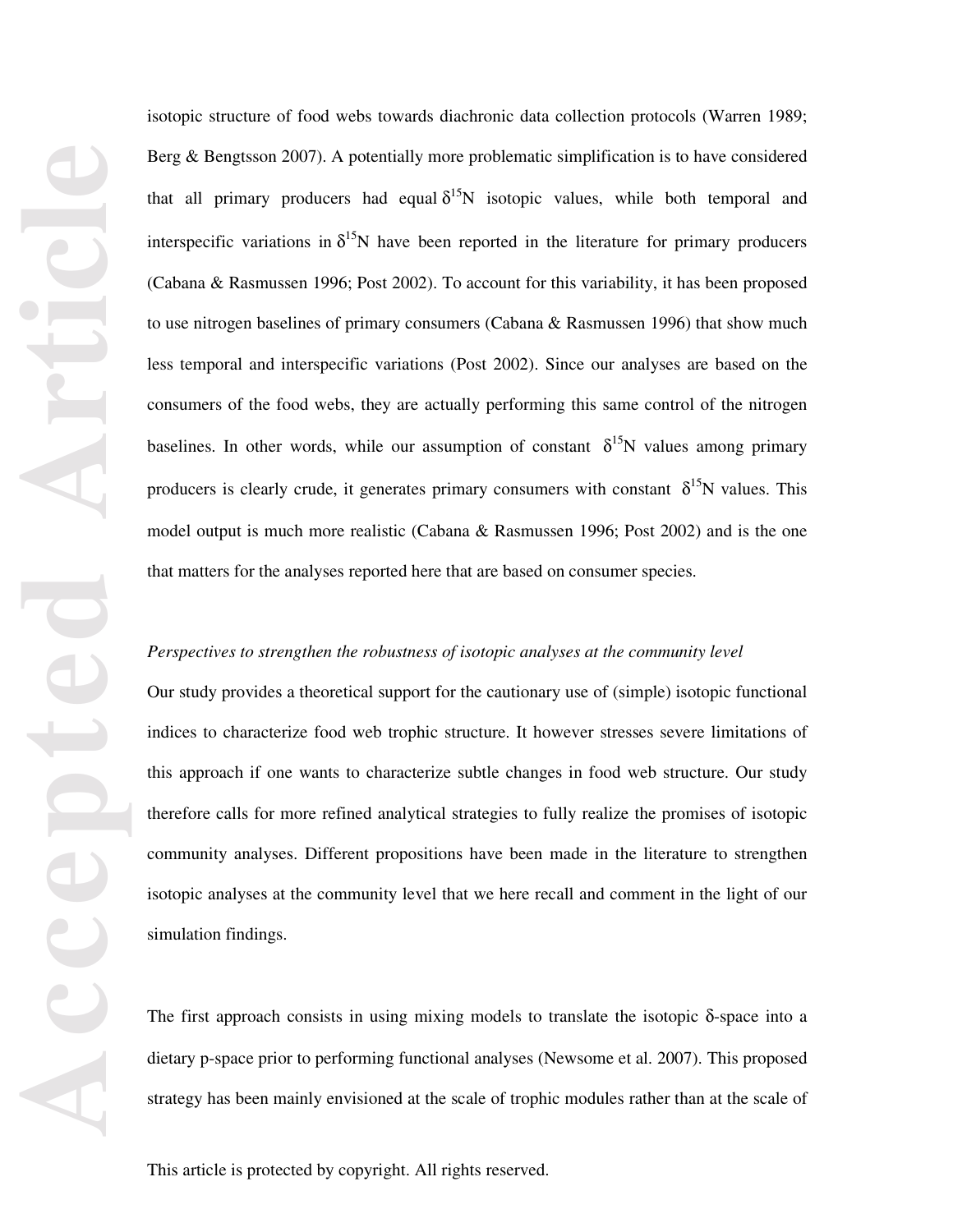entire food webs (Newsome et al. 2007). Recent progress in mixing model methodology enables to assess dietary uncertainties and to mobilize complementary information to constrain dietary reconstructions at the scale of entire food webs (Kadoya et al. 2012). It is thus now possible to reconstruct pairwise trophic similarity matrices using such methodologies. It should thus be possible to compute distance-based functional indices from these matrices, as we did in the present study. Such an approach will however require a good prior knowledge of the food web topology, in order to get a reliable reconstruction of the weighted trophic links.

The second approach consists in mobilizing complementary information to get a finer understanding of food web structure, either by increasing the number of isotopes studied (e.g., Phillips & Gregg 2003, Swanson et al. 2015) or by including other types of data such as stomach content (Harrigan, Zieman & Macko 1989), faeces content (Codron et al. 2005), DNA metabarcoding (Evans et al. 2016; Pornon et al. 2016), abundance distribution and prior knowledge (Kadoya et al. 2012) or experimental results (Dubois et al. 2007). Indeed, these various types of data offer complementary insights on food web functioning and may therefore be efficiently combined. Powerful statistical tools have been developed to integrate multiple lines of evidence in a single framework (Moore & Semmens 2008). These tools still need to be generalized at the scale of entire food webs (but see Kadoya et al. 2012 for a promising realization). Modern statistical tools, such as approximate Bayesian computation and other inverse techniques might enable to calibrate food web models from a wider array of data types and in a more flexible way (Beaumont 2010, Jabot & Bascompte 2012; Melian et al. 2015). By enabling a better reconstruction of trophic matrices, they should contribute to a better understanding of the subtle functional characteristics of food webs that direct isotopic functional indices are unlikely to document.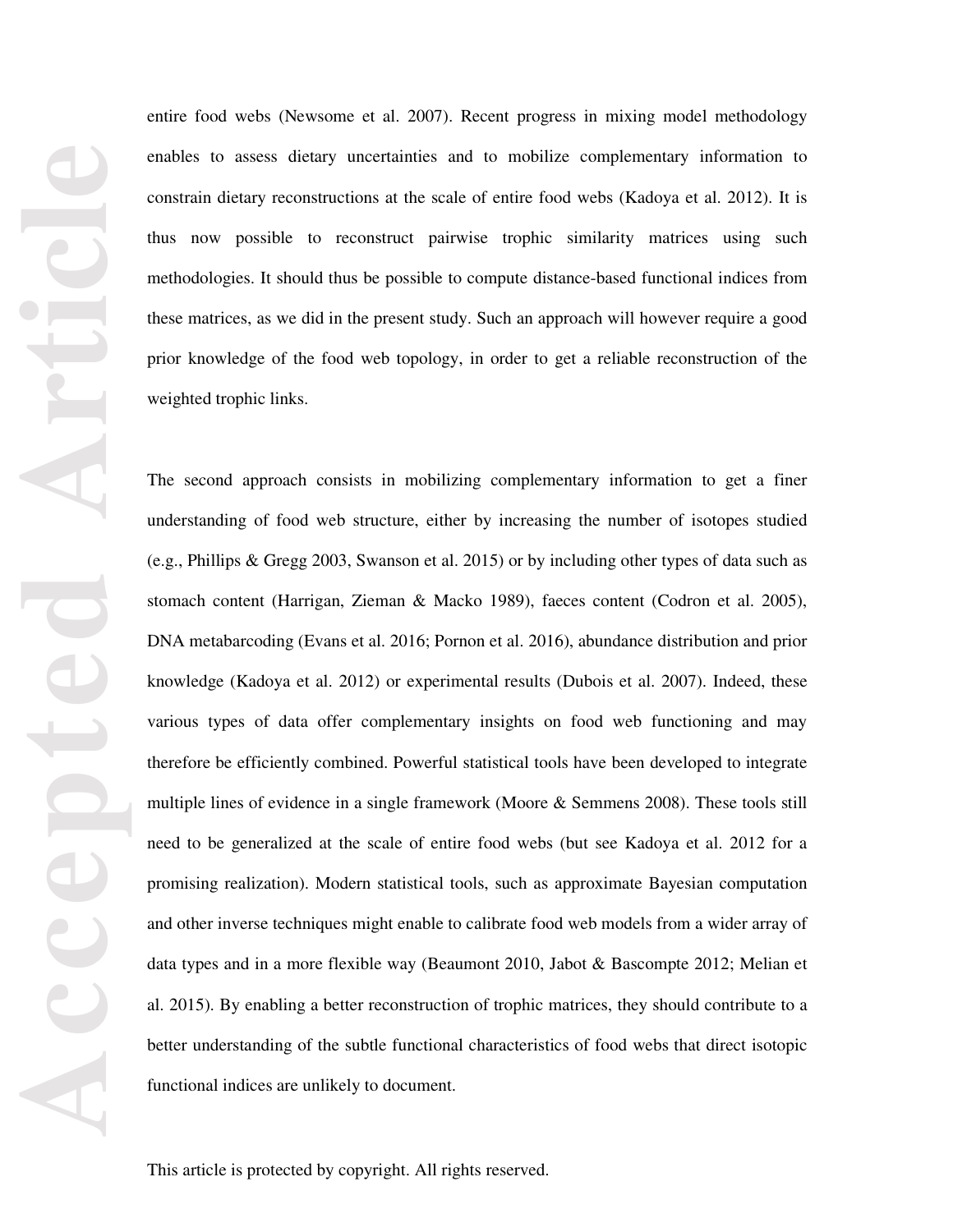More generally, our study provides a theoretical and mechanistic foundation to assess the strength and weaknesses of isotopic pattern analyses that are increasingly performed. It points out that isotopic functional indices are likely to be sensible indicators of major characteristics of food web structure, but that they are increasingly noised as one seeks to document more subtle patterns. The approach employed here to benchmarking pattern analyses on mechanistically simulated data is increasingly used in ecological science (Zurell et al. 2010), but still deserve more attention in the field of trophic ecology. This study contributes to filling this gap.

## **Author contributions statement**

All authors conceived the ideas and designed methodology; FJ conducted the analyses; FJ and SD led the writing of the manuscript. All authors contributed critically to the drafts and gave final approval for publication.

## **Acknowledgements**

This work was funded by the GDR 3716 GRET. The authors are grateful to Drs J. Cucherousset, C. Rigolet and N. Hette for commenting upon an earlier draft of this manuscript. We also thank the Editor and two anonymous reviewers for their constructive comments that greatly improved this work. We thank the members of the Ifremer Dinard Station for their hospitality during the initiation of this work, and John Great for stimulating serendipity.

## **Data Accessibility**

- R script to perform simulations: uploaded as online supporting information (Appendix S10).
- Full simulation results: uploaded as online supporting information (Appendix S11).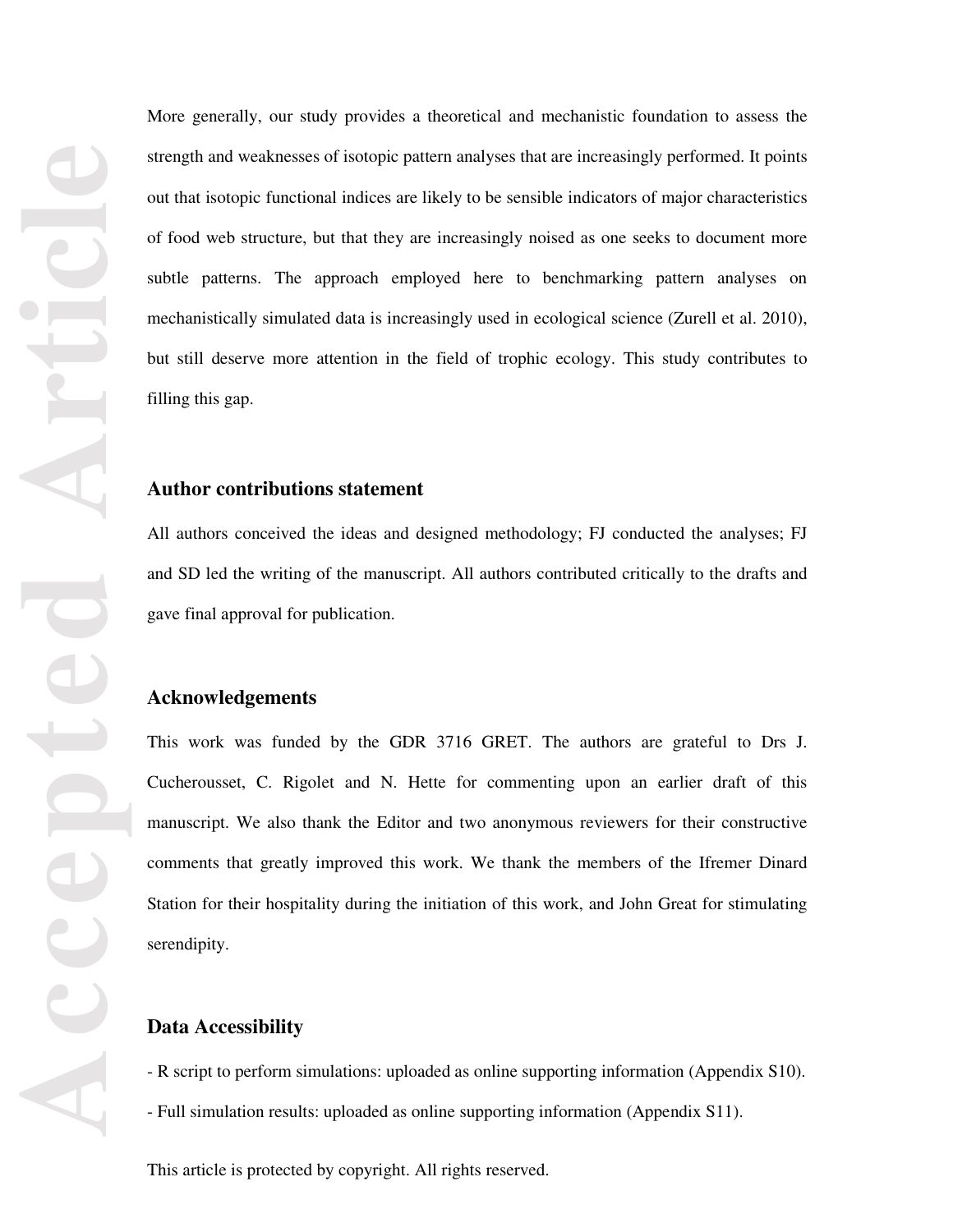## **References**

Abrantes, K.G., Barnett, A. & Bouillon, S. (2014) Stable isotope-based community metrics as a tool to identify patterns in food web structure in east African estuaries. *Functional Ecology*, **28**, 270-282.

Albrecht, M. & Gotelli, N.J. (2001) Spatial and temporal niche partitioning in grassland ants. *Oecologia*, **126**, 134-141.

Allesina, S., Alonso, D. & Pascual, M. (2008) A general model for food web structure. *Science*, **320**, 658-661.

Araújo, M.S., Bolnick, D.I. & Layman, C.A. (2011) The ecological causes of individual specialisation. *Ecology Letters*, **14**, 948-958.

Beaumont, M.A. (2010) Approximate Bayesian computation in evolution and ecology. *Annual Review of Ecology, Evolution and Systematics*, **41**, 379-406.

Berg, M.P. & Bengtsson, J. (2007) Temporal and spatial variability in soil food web structure. *Oikos*, **116**, 1789-1804.

Bersier, L.F., Banašek-Richter, C. & Cattin, M.F. (2002) Quantitative descriptors of food‐web matrices. *Ecology*, **83**, 2394-2407.

Boecklen, W.J., Yarnes, C.T., Cook, B.A. & James, A.C. (2011) On the use of stable isotopes in trophic ecology. *Annual Review of Ecology, Evolution and Systematics*, **42**, 411-440.

Bolnick, D.I., Yang, L.H., Fordyce, J.A., Davis, J.M. & Svanback, R. (2003) Measuring individual-level resource specialization. *Ecology*, **83**, 2936-2941.

Boutton, T.W. (1991) Stable carbon isotope ratios of natural materials: II. Atmospheric, terrestrial, marine, and freshwater environments. *Carbon isotope techniques* (eds D.C. Coleman & B. Fry), pp. 173-186. Academic Press, San Diego.

Brind'Amour, A. & Dubois, S.F. (2013) Isotopic diversity indices: how sensitive to food web structure? *PloS One*, **8**, e84198.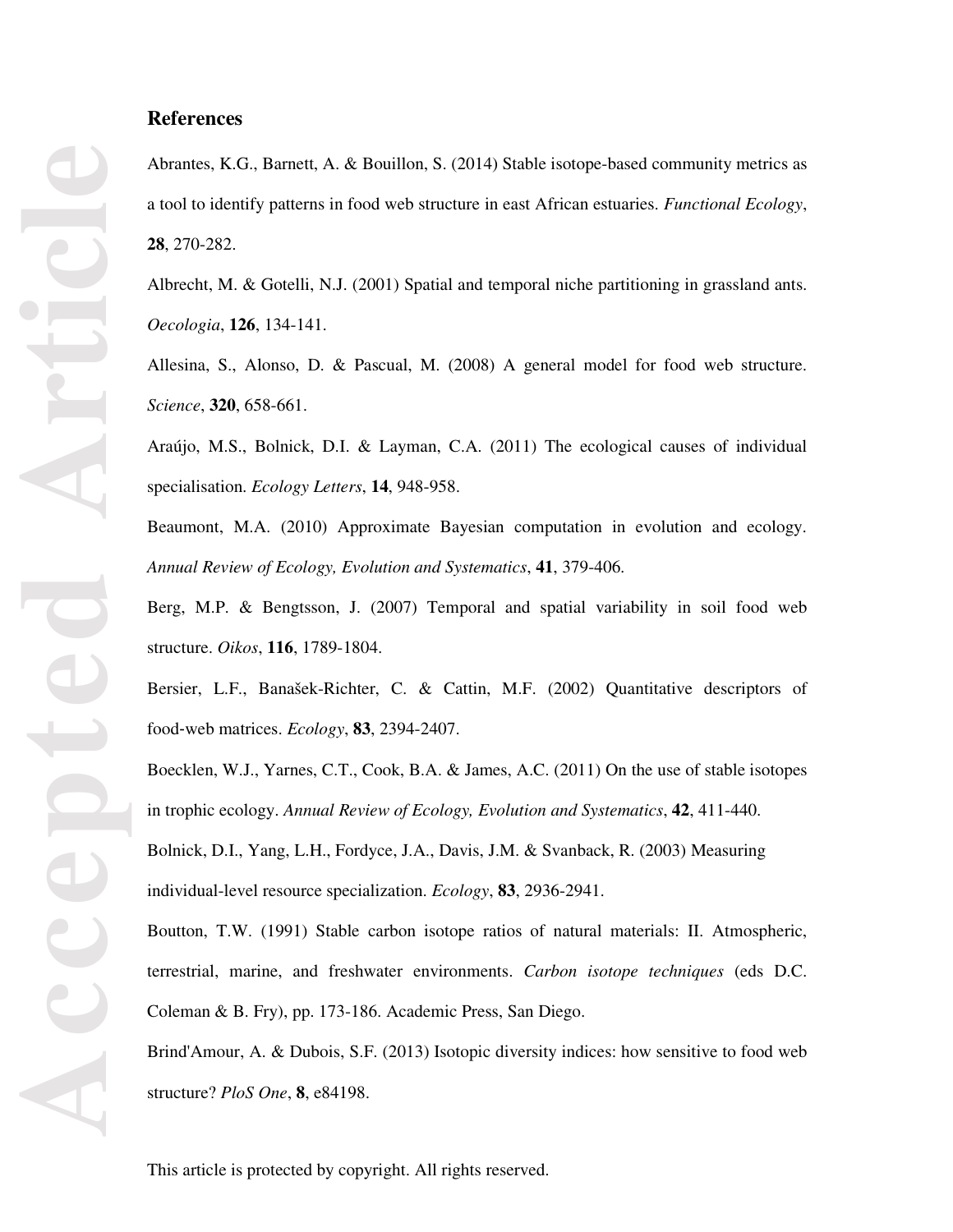Cabana, G. & Rasmussen, J.B. (1996) Comparison of aquatic food chains using nitrogen isotopes. *Proceedings of the National Academy of Sciences*, **93**, 10844-10847.

Chase, J.M. & Leibold, M.A. (2003) *Ecological niches: linking classical and contemporary approaches*. University of Chicago Press, Chicago.

Cherel, Y., Hobson, K.A., Guinet, C. & Vanpe, C. (2007) Stable isotopes document seasonal changes in trophic niches and winter foraging individual specialization in diving predators from the Southern Ocean. *Journal of Animal Ecology*, **76**, 826-836.

Codron, D., Codron, J., Lee-Thorp, J.A., Sponheimer, M. & De Ruiter, D. (2005) Animal diets in the Waterberg based on stable isotopic composition of faeces. *South African Journal of Wildife Research*, **35**, 43-52.

Cohen, J.E., Jonsson, T. & Carpenter, S.R. (2003) Ecological community description using the food web, species abundance, and body size. *Proceedings of the National Academy of Sciences*, **100**, 1781-1786.

Crawford, K., McDonald, R.A. & Bearhop, S. (2008) Applications of stable isotope techniques to the ecology of mammals. *Mammal Review*, **38**, 87-107.

Cucherousset, J. & Villéger, S. (2015) Quantifying the multiple facets of isotopic diversity: new metrics for stable isotope ecology. *Ecological Indicators*, **56**, 152-160.

Dalerum, F. & Angerbjörn, A. (2005) Resolving temporal variation in verterbrate diets using naturally occurring stable isotopes. *Oecologia*, **144**, 647-658.

Dubois, S., Jean-Louis, B., Bertrand, B. & Lefebvre, S. (2007) Isotope trophic-step fractionation of suspension-feeding species: implications for food partitioning in coastal ecosystems. *Journal of experimental marine biology and ecology*, **351**, 121-128.

Dunne, J.A. (2006) The network structure of food webs. *Ecological Networks: Linking Structure to Dynamics in Food Webs* (eds M. Pascual, J.A. Dunne), pp. 27-86. Oxford University Press, New York.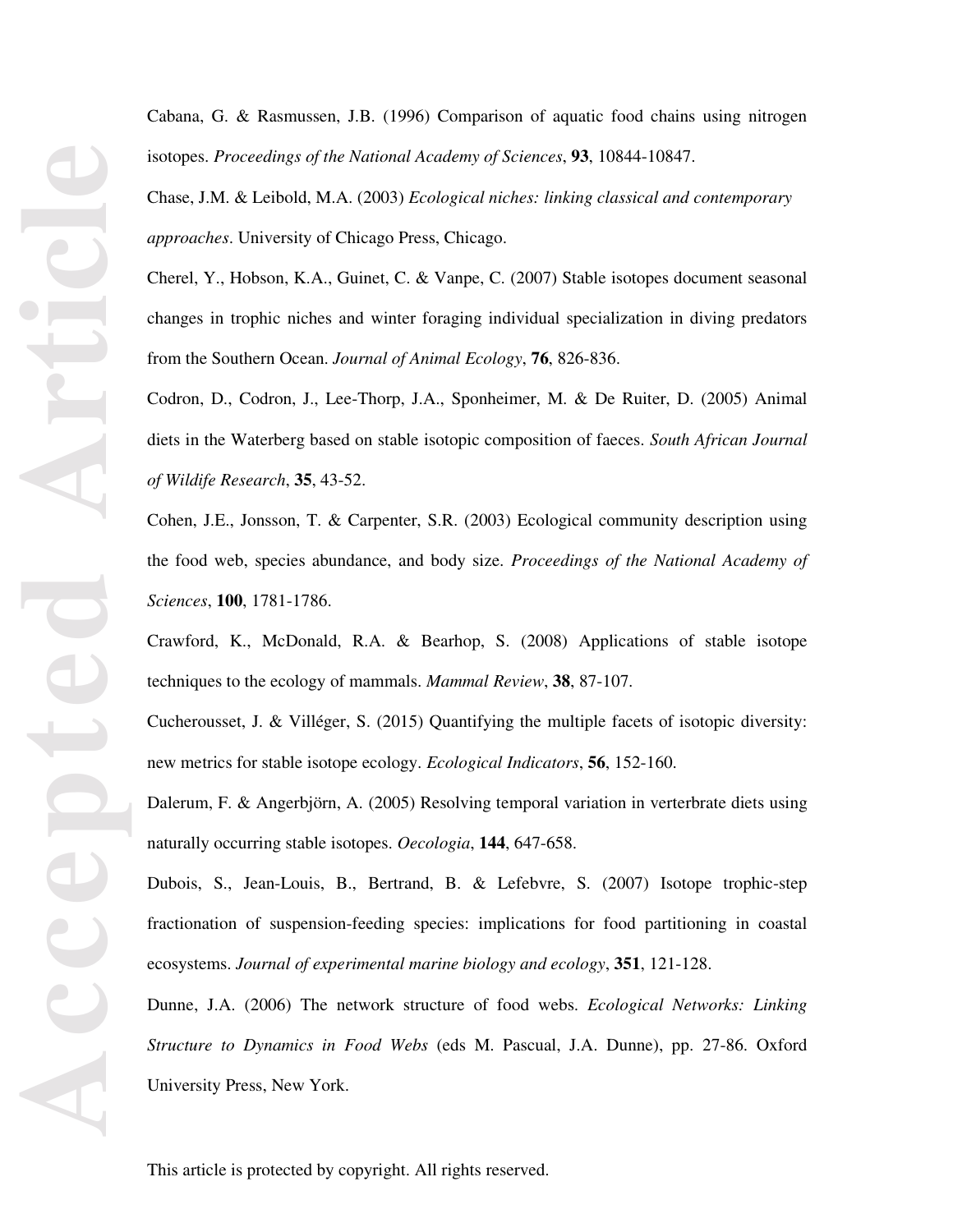Elton, C.S. (1927) *Animal Ecology*. Sidgwick and Jackson, London.

Emmery, A., Lefebvre, S., Alunno-Bruscia, M. & Kooijman, S.A.L.M. (2011) Understanding the dynamics of δ 13 C and δ 15 N in soft tissues of the bivalve *Crassostrea gigas* facing environmental fluctuations in the context of Dynamic Energy Budgets (DEB). *Journal of Sea Research*, **66**, 361-371.

Evans, D.M., Kitson, J.J., Lunt, D.H., Straw, N.A. & Pocock, M.J. (2016) Merging DNA metabarcoding and ecological network analysis to understand and build resilient terrestrial ecosystems. *Functional Ecology*, **30**, 1904-1916.

Fanelli, E., Azzurro, E., Bariche, M., Cartes, J.E. & Maynou, F. (2015) Depicting the novel Eastern Mediterranean food web: a stable isotopes study following Lessepsian fish invasion. *Biological Invasions*, **17**, 2163-2178.

Flaherty, E.A. & Ben-David, M. (2010) Overlap and partitioning of the ecological and isotopic niches. *Oikos*, **119**, 1409-1416.

Fry, B. (2006) *Stable isotope ecology*. Springer-Verlag, New York.

Gardner, M.R. & Ashby, W.R. (1970) Connectance of large dynamic (cybernetic) systems: critical values for stability. *Nature*, **228**, 784.

Gelpi, C.G., Fry, B., Condrey, R.E., Fleeger, J.W. & Dubois, S.F. (2013) Using δ13C and δ15N to determine the migratory history of offshore Louisiana blue crab spawning stocks. *Marine Ecology Progress Series*, **494**, 205-218.

Grinnell, J. (1917) The niche-relationships of the California Thrasher. *The Auk*, **34**, 427-433. Guisan, A. & Zimmermann, N.E. (2000) Predictive habitat distribution models in ecology. *Ecological Modelling*, **135**, 147-186.

Harrigan, P., Zieman, J.C. & Macko, S.A. (1989) The base of nutritional support for the gray snapper (*Lutjanus griseus*): an evaluation based on a combined stomach content and stable isotope analysis. *Bulletin of Marine Science*, **44**, 65-77.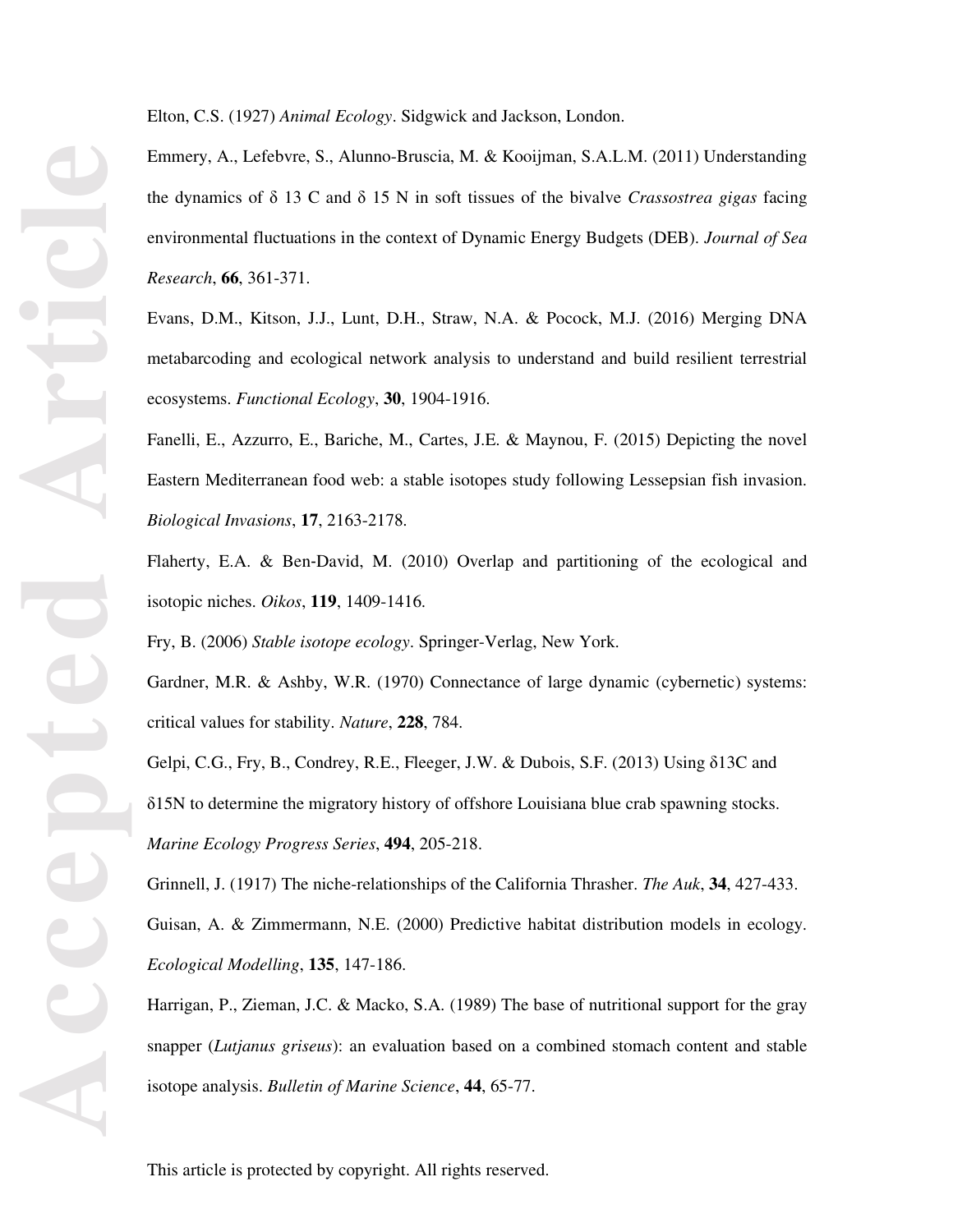Hentschel, B.T. (1998) Intraspecific variations in delta C-13 indicate ontogenetic diet changes in deposit-feeding polychaetes. *Ecology*, **79**, 1357-1370.

Hjelm, J., Persson, L. & Christensen, B. (2000) Growth, morphological variation and ontogenetic niche shifts in perch (*Perca fluviatilis*) in relation to resource availability. *Oecologia*, **122**, 190-199.

Hoeinghaus, D.J. & Zeug, S.C. (2008) Can stable isotope ratios provide for community-wide measures of trophic structure? comment. *Ecology*, **89**, 2353-2357.

Hussey, N.E., MacNeil, M.A., McMeans, B.C., Olin, J.A., Dudley, S.F., Cliff, G., Wintner, S.P., Fennessy, S.T. & Fisk, A.T. (2014) Rescaling the trophic structure of marine food webs. *Ecology Letters*, **17**, 239-250.

Hutchinson, G.E. (1957) Concluding remarks. *Cold Spring Harbor Symposia on Quantitative Biology*, **22**, 415–427.

Jabot, F. & Bascompte, J. (2012) Bitrophic interactions shape biodiversity in space. *Proceedings of the National Academy of Sciences*, **109**, 4521-4526.

Jackson, A.L., Inger, R., Parnell, A. & Bearhop, S. (2011) Comparing isotopic niche widths among and within communities: SIBER—Stable Isotope Bayesian Ellipses in R. *Journal of Animal Ecology*, **80**, 595–602.

Kadoya, T., Osada, Y. & Takimoto, G. (2012) IsoWeb: a Bayesian isotope mixing model for diet analysis of the whole food web. *PloS One*, **7**, e41057.

Kopp, D., Lefebvre, S., Cachera, M., Villanueva, M.C. & Ernande, B. (2015) Reorganization of a marine trophic network along an inshore–offshore gradient due to stronger pelagic– benthic coupling in coastal areas. *Progress in Oceanography*, **130**, 157–171.

Laland, K., Matthews, B. & Feldman, M.W. (2016) An introduction to niche construction theory. *Evolutionary Ecology*, **30**, 191–202.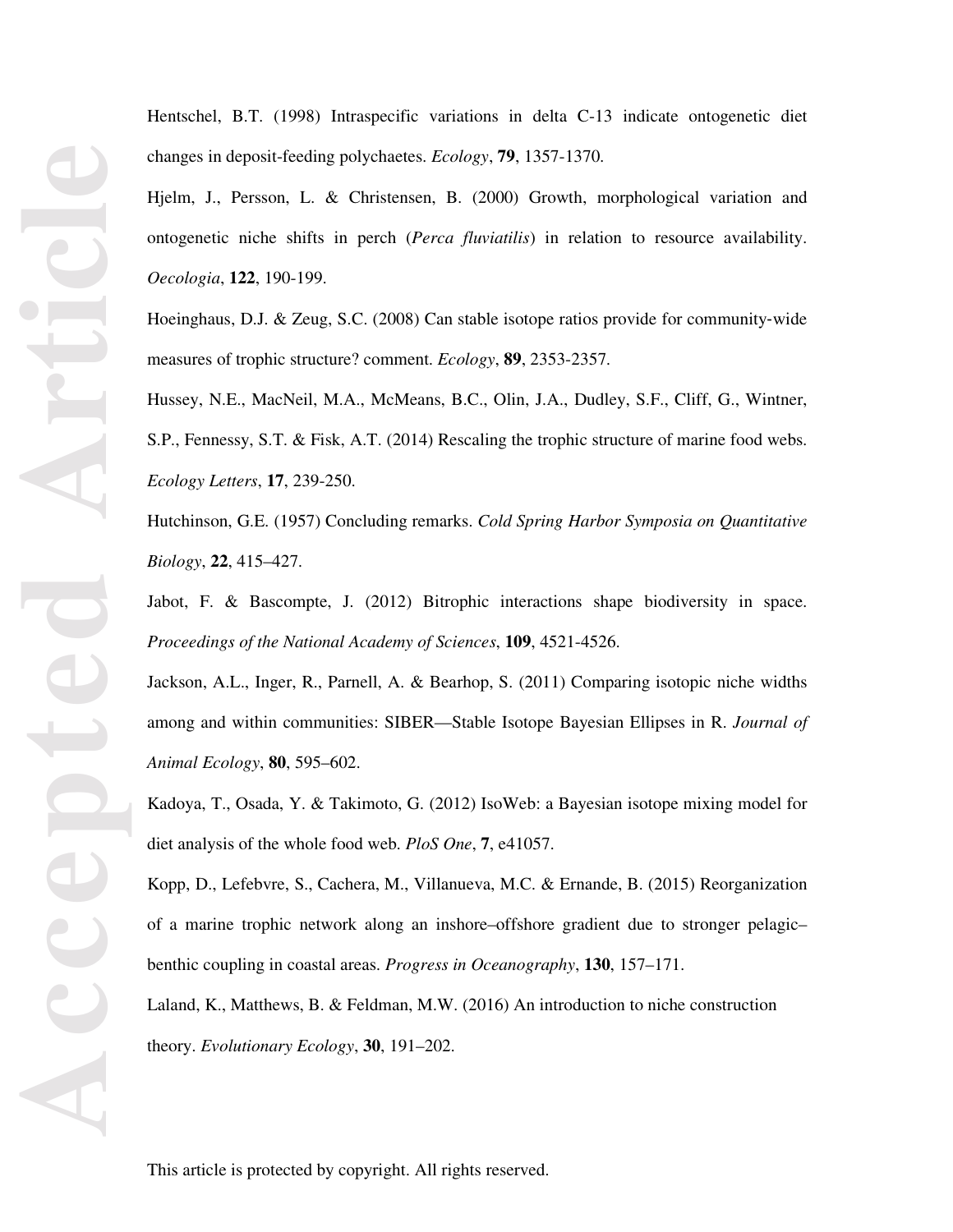Layman, C.A., Arrington, D.A., Montaña, C.G. & Post, D.M. (2007) Can stable isotope ratios provide for community-wide measures of trophic structure? *Ecology*, **88**, 42-48.

Layman, C.A., Araujo, M.S., Boucek, R., Hammerschlag-Peyer, C.M., Harrison, E., Jud, Z.R., Matich, P., Rosenblatt, A.E., Vaudo, J.J., Yeager, L.A., Post, D.M. & Bearhop, S. (2012) Applying stable isotopes to examine food-web structure: an overview of analytical tools. *Biological Reviews*, **87**, 545-562.

Mason, N.W., Mouillot, D., Lee, W.G. & Wilson, J.B. (2005) Functional richness, functional evenness and functional divergence: the primary components of functional diversity. *Oikos*, **111**, 112-118.

McGarvey, R., Dowling, N. & Cohen, J.E. (2016) Longer food chains in pelagic ecosystems: trophic energetics of animal body size and metabolic efficiency. *The American Naturalist*, **188**, 76-86.

Melián, C.J., Křivan, V., Altermatt, F., Starý, P., Pellissier, L. & De Laender, F. (2015) Dispersal dynamics in food webs. *The American Naturalist*, **185**, 157-168.

Moore, J.W. & Semmens, B.X. (2008) Incorporating uncertainty and prior information into stable isotope mixing models. *Ecology Letters*, **11**, 470-480.

Mouillot, D., Graham, N.A., Villéger, S., Mason, N.W. & Bellwood, D.R. (2013) A functional approach reveals community responses to disturbances. *Trends in Ecology & Evolution*, **28**, 167-177.

Newsome, S.D., Martinez del Rio, C., Bearhop, S. & Phillips, D.L. (2007) A niche for isotopic ecology. *Frontiers in Ecology and the Environment*, **5**, 429-436.

Nordstrom M.C., Demopoulos, A.W.J., Whitcraft, C.R., Rismondo, A., McMillan, P., Gonzalez, J.P. & Levin, L.A. (2015) Food web heterogeneity and succession in created saltmarshes. *Journal of Applied Ecology*, **52**, 1343-1354.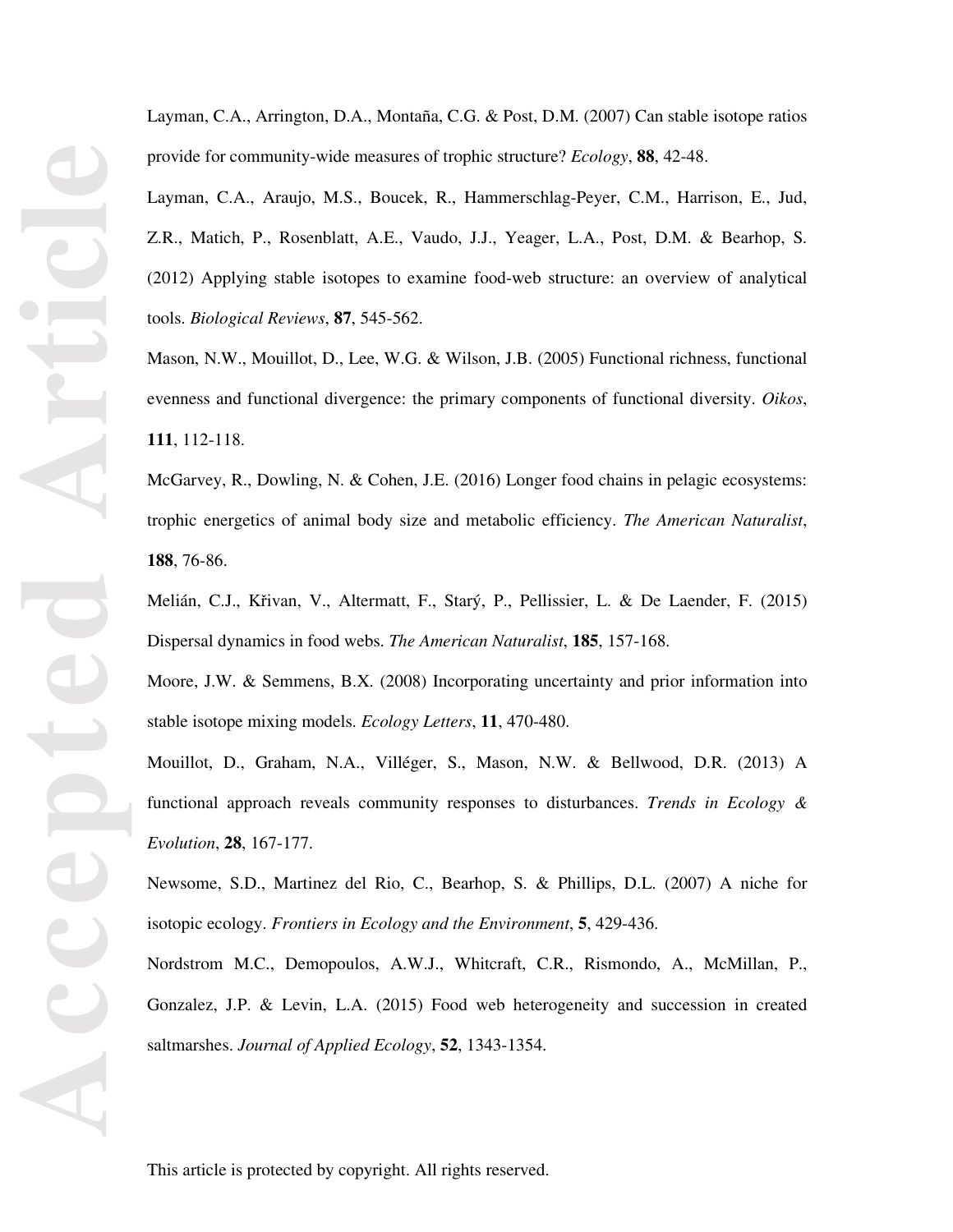O'Reilly, C.M., Hecky, R.E., Cohen, A.S. & Plisnier, P.D. (2002) Interpreting stable isotopes in food webs: recognizing the role of time averaging at different trophic levels. *Limnology and Oceanography*, **47**, 306-309.

Phillips, D.L. (2001) Mixing models in analyses of diet using multiple stable isotopes: a critique. *Oecologia*, **127**, 166-170.

Phillips, D.L. & Gregg, J.W. (2003) Source partitioning using stable isotopes: coping with too many sources. *Oecologia*, **136**, 261-269.

Pornon, A., Escaravage, N., Burrus, M., Holota, H., Khimoun, A., Mariette, J., Pellizari, C., Iribar, A., Etienne, R., Taberlet, P., Vidal, M., Winterton, P., Zinger, L. & Andalo, C. (2016) Using metabarcoding to reveal and quantify plant-pollinator interactions. *Scientific Reports*, **6**, 27282.

Post, D.M. (2002) Using stable isotopes to estimate trophic position: models, methods, and assumptions. *Ecology*, **83**, 703-718.

Rao, C.R. (1982) Diversity and dissimilarity coefficients: a unified approach. *Theoretical Population Biology*, **21**, 24-43.

Radford, A.N. & Du Plessis, M.A. (2003) Bill dimorphism and foraging niche partitioning in the green woodhoopoe. *Journal of Animal Ecology*, **72**, 258-269.

Rigolet, C., Thiébaut, E., Brind'Amour, A. & Dubois, S.F. **(**2015) Investigating isotopic functional indices to reveal changes in the structure and functioning of benthic communities. *Functional Ecology*, **29**, 1350-1360.

Schleuter, D., Daufresne, M., Massol, F. & Argillier, C. (2010) A user's guide to functional diversity indices. *Ecological Monographs*, **80**, 469-484.

Schoener, T.W. (1989) Food webs from the small to the large. *Ecology*, **70**, 1559-1589.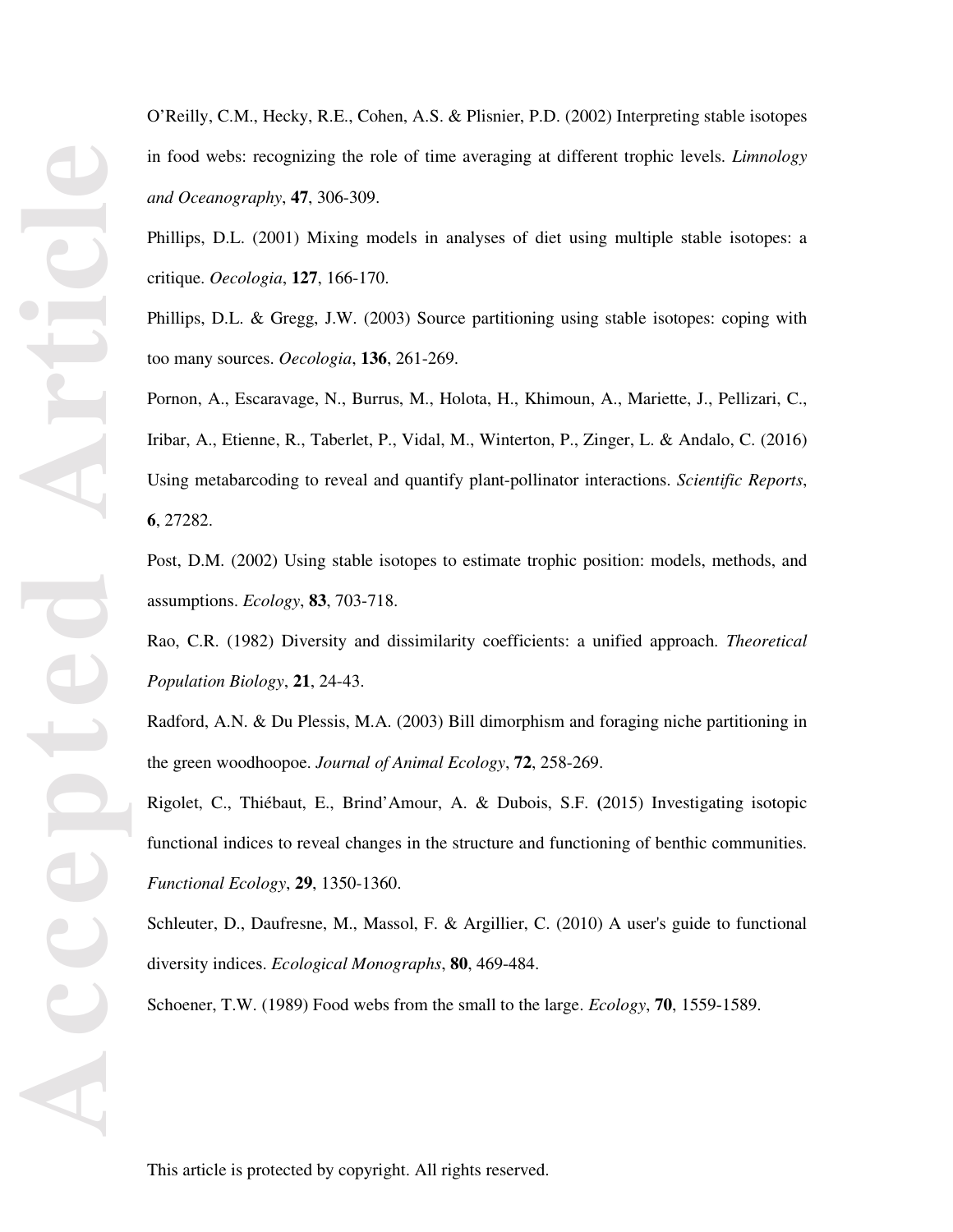Schoener, T.W. (2009) Ecological niche. *The Princeton Guide to Ecology* (eds S.A. Levin, S.R. Carpenter, H.C.J. Godfray, A.P. Kinzig, M. Loreau, J.B. Losos, B. Walker, D.S. Wilcove), pp. 3-13. Princeton University Press, Princeton.

Swanson, H.K., Lysy, M., Power, M., Stasko, A.D., Johnson, J.D. & Reist, J.D. (2015) A new probabilistic method for quantifying n‐dimensional ecological niches and niche overlap. *Ecology*, **96**, 318-324.

Turney, S. & Buddle, C.M. (2016) Pyramids of species richness: the determinants and distribution of species diversity across trophic levels. *Oikos*, Early View.

Vanderklift, M.A. & Ponsard, S. (2003) Sources of variation in consumer-diet δ15N enrichment: a meta-analysis. *Oecologia*, **136**, 169-182.

Vandermeer JH 1972. Niche Theory. *Annual Review of Ecology and Systematics*, **3**, 107-132. Vander Zanden, M. & Rasmussen, J.B. (2001) Variation in δ15N and δ13C trophic fractionation: implications for aquatic food web studies. *Limnology and Oceanography*, **46**, 2061-2066.

Villéger, S., Mason, N.W.H. & Mouillot, D. (2008) New multidimensional functional diversity indices for a multifaceted framework in functional ecology. *Ecology*, **89**, 2290– 2301.

Warren, P.H. (1989) Spatial and temporal variation in the structure of a freshwater food web. *Oikos*, **55**, 299-311.

West, J.B., Bowen, G.J., Cerling, T.E. & Ehleringer, J.R. (2006) Stable isotopes as one of nature's recorders. *Trends in Ecology and Evolution*, **21**, 408-414.

Williams, R.J. & Martinez, N.D. (2000) Simple rules yield complex food webs. *Nature*, **404**, 180-183.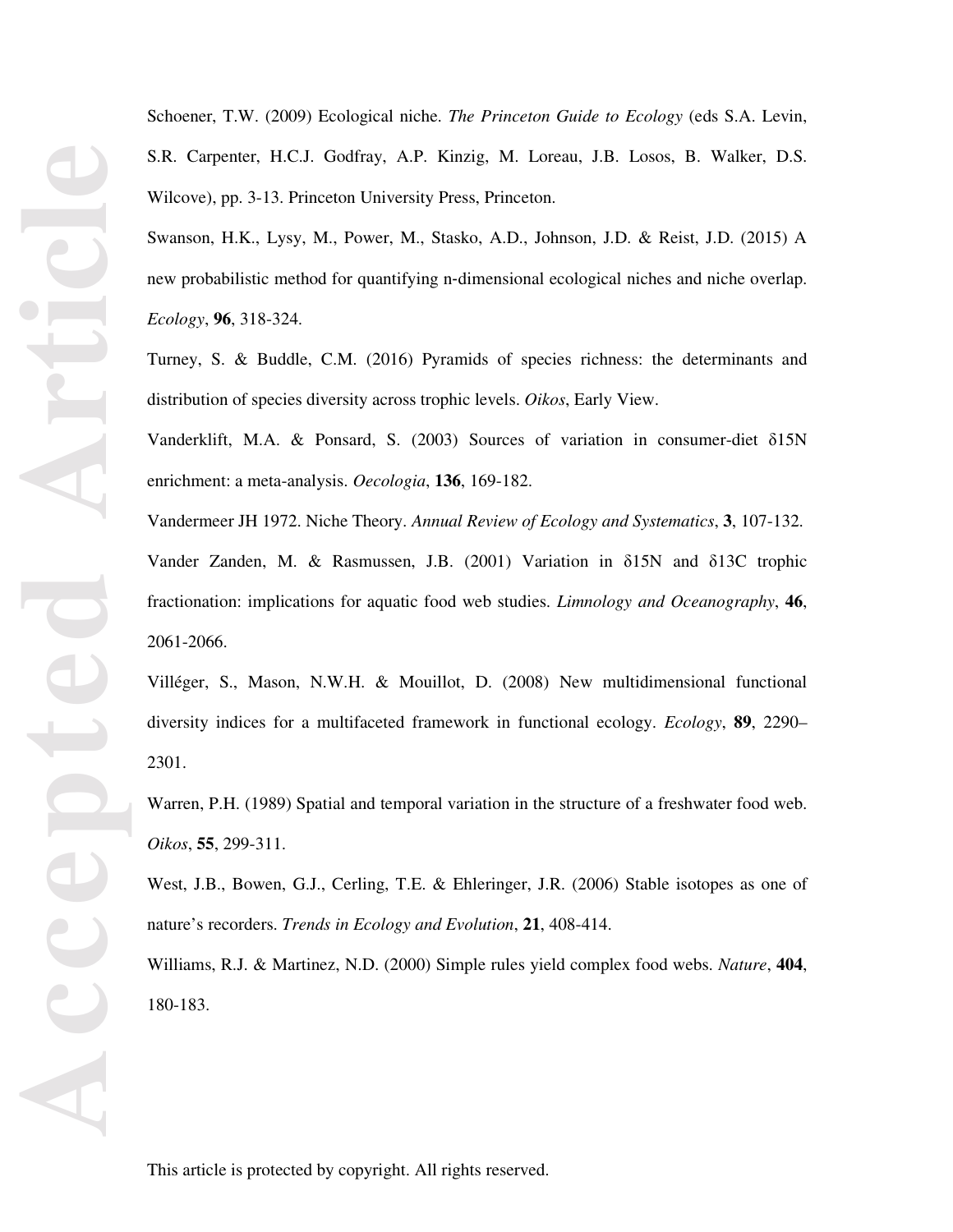Yeakel, J.D., Bhat, U., Elliott Smith, E.A. & Newsome, S.D. (2016) Exploring the isotopic niche: isotopic variance, physiological incorporation, and the temporal dynamics of foraging. *Frontiers in Ecology and Evolution*, **4**, 1.

Yodzis, P. & Winemiller, K.O. (1999) In search of operational trophospecies in a tropical aquatic food web. *Oikos*, **87**, 327-340.

Zurell, D., Berger, U., Cabral, J.S., Jeltsch, F., Meynard, C.N., Münkemüller, T., Nehrbass, N., Pagel, J., Reineking, B., Schröder, B. & Grimm, V. (2010) The virtual ecologist approach: simulating data and observers. *Oikos*, **119**, 622-635.

## **SUPPORTING INFORMATION**

Additional supporting information may be found in the online version of this article. Appendix S1: Supplementary figures and tables.

Appendix S9: R script to perform simulations: uploaded as online supporting information. Appendix S10: full simulation results.

## **Figures**

**Figure 1. Flowchart of the analyses.** (a) Empirical food webs are simulated with a set of varying properties (i.e. number of species, connectance, specialization) using the niche model (Williams & Martinez 2000). (b) For each simulated food web, a corresponding isotopic biplot is computed using a constant <sup>15</sup>N and <sup>13</sup>C prey-predator discrimination factor. (c,e) One matrix of trophic dissimilarities (**d**ij) and one matrix of Euclidian distances (**e**ij) are then computed from each simulated food web and each corresponding isotopic biplot, respectively. (d) The correlation between these two sets of indices is computed for each simulated food web to test the assumption that isotopic proximity is a good proxy of trophic similarity. (f) Two sets of functional metrics are calculated on both matrices of trophic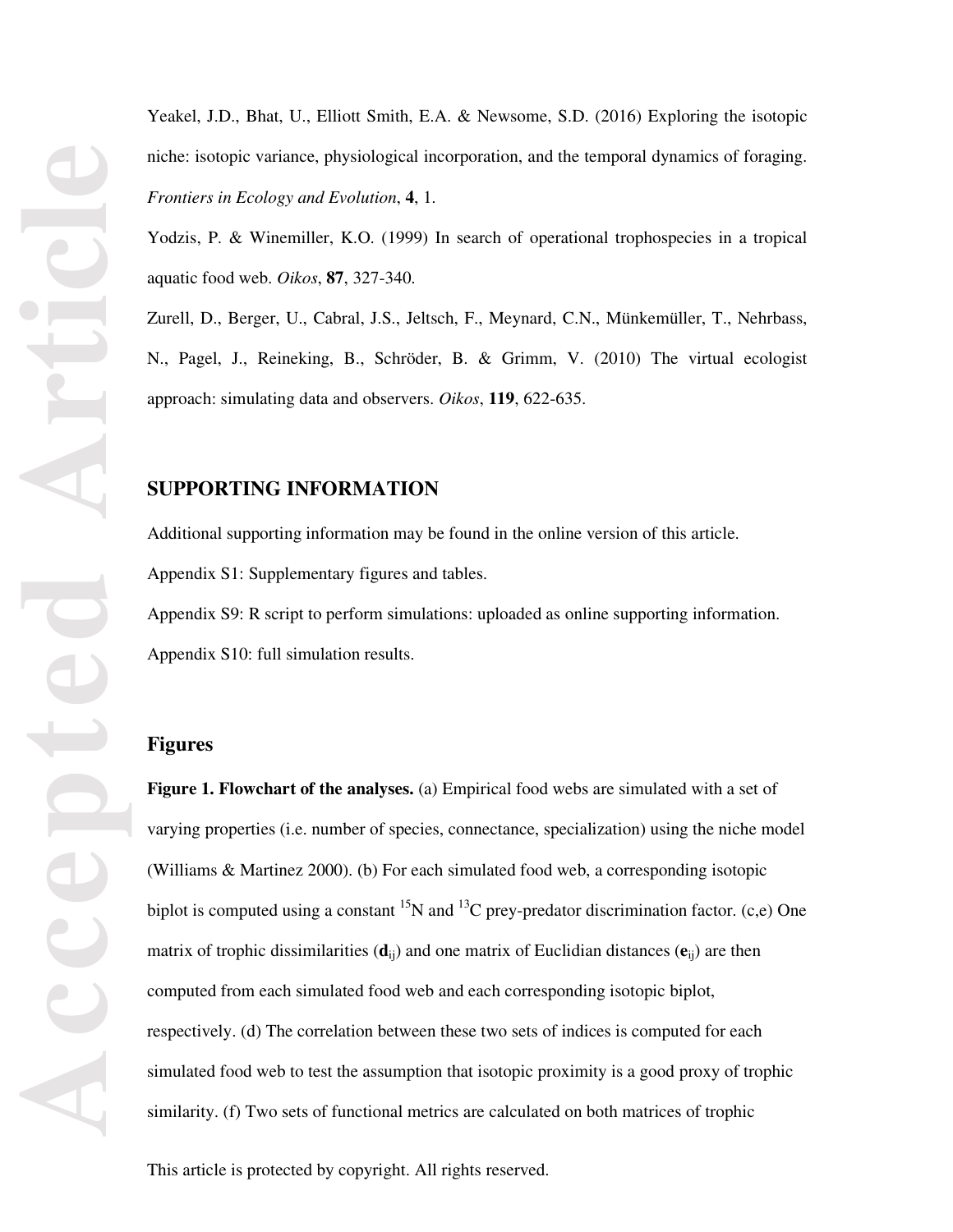dissimilarities ( $Ra_{0t}$ , NND<sub>t</sub>, sdNND<sub>t</sub>) and of isotopic distances ( $Ra_{0t}$ , NND<sub>i</sub>, sdNND<sub>i</sub>), and correlations between trophic and isotopic functional metrics are investigated. This second analysis serves to assess the ability of isotopic metrics to capture community trophic structure.

**Figure 2. Illustration of istopic diversity metrics.** (a,b) Rao index quantifies the isotopic functional divergence (i.e. spread of communities) and is weighted by biomass. When abundant species are located near the centroid (a), and/or when species are close in the isotopic space, Rao is low. (c,d) NND quantifies the average proximity of the neighbouring species in the isotopic space. When pairs of species are close in the isotopic space (c), NND is low, while when species are regularly spaced (d), NND is large. (e,f) sdNND quantifies the variability in proximity of neighbouring species. When some pairs of species are close while other pairs of species are far from each other (f), sdNND is large.

#### **Figure 3. Correlations between trophic and isotopic dissimilarity in simulated food**

**webs.** (a) Correlation levels between trophic dissimilarities **d**ij and isotopic distances **e**ij vary depending on the kind of species included in the analysis. (b,c,d) Effects of simulated food web connectance, species richness and diet specialization on correlation levels.

**Figure 4. Effects of the characteristics of simulated food webs on trophic-isotopic correlations.** 

**Figure 5. Correlations between isotopic and trophic diversity metrics.**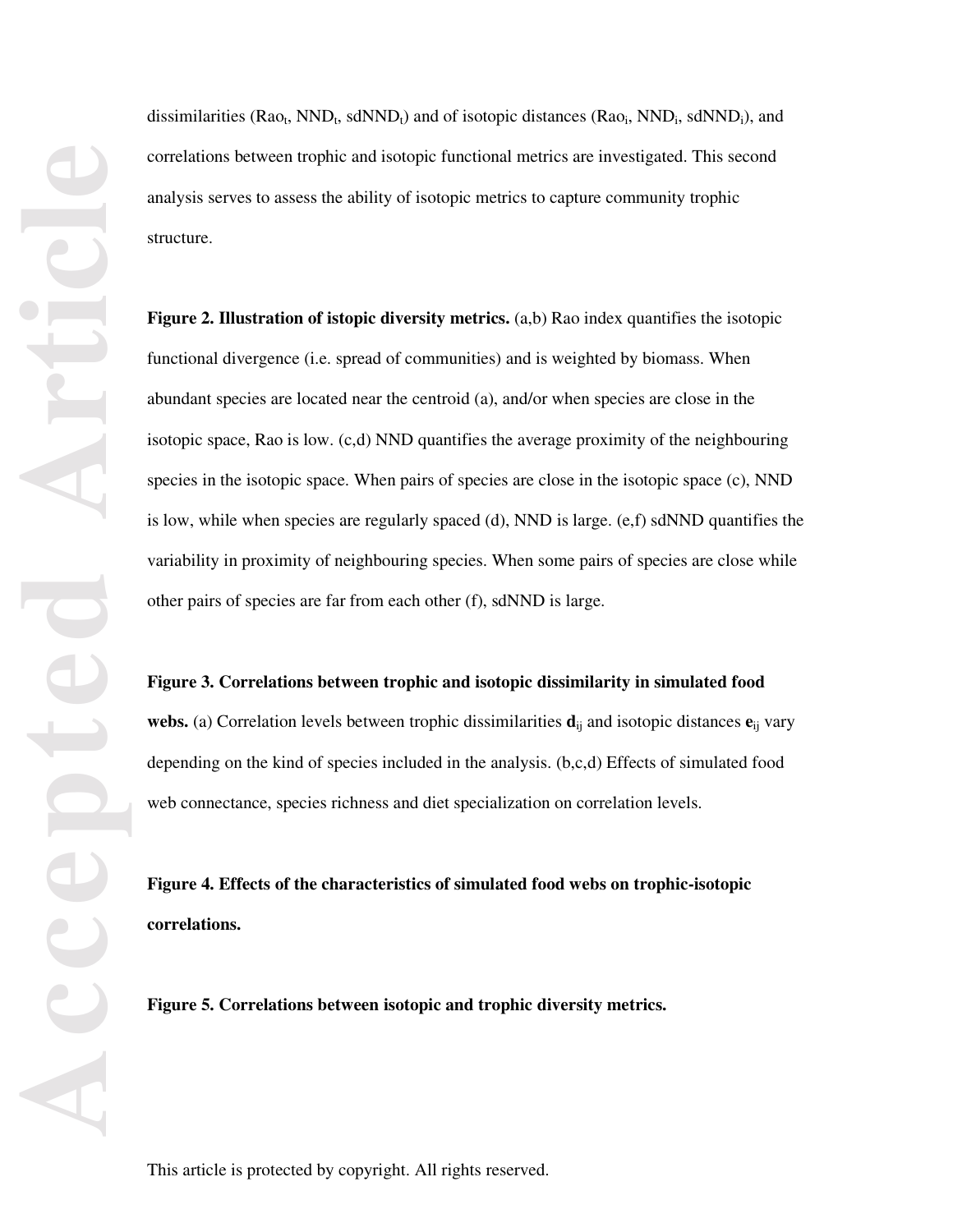## **Figure 1.**

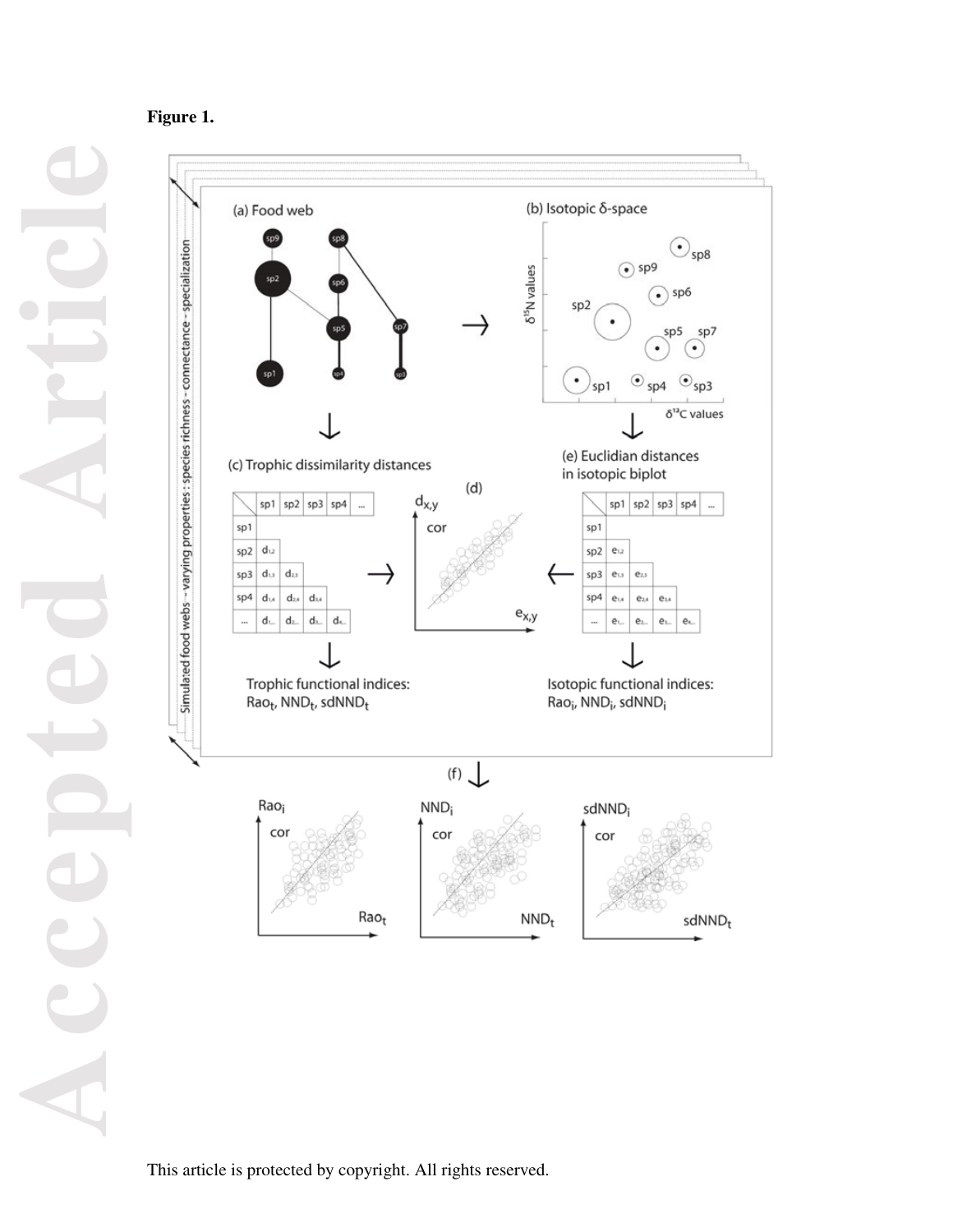**Accepted Article**

Large Rao  $\delta^{15}N$  $\left( \mathsf{c}\right)$  $(\mathsf{d})$ Large NND Low NND  $\delta^{15}N$  $(e)$  $(f)$ Large sdNND Low sdNND  $\delta^{15}N$  $\delta^{13}C$  $\delta^{13}\!C$ 

 $(b)$ 

**Figure 2.** 

 $(a)$ 

Low Rao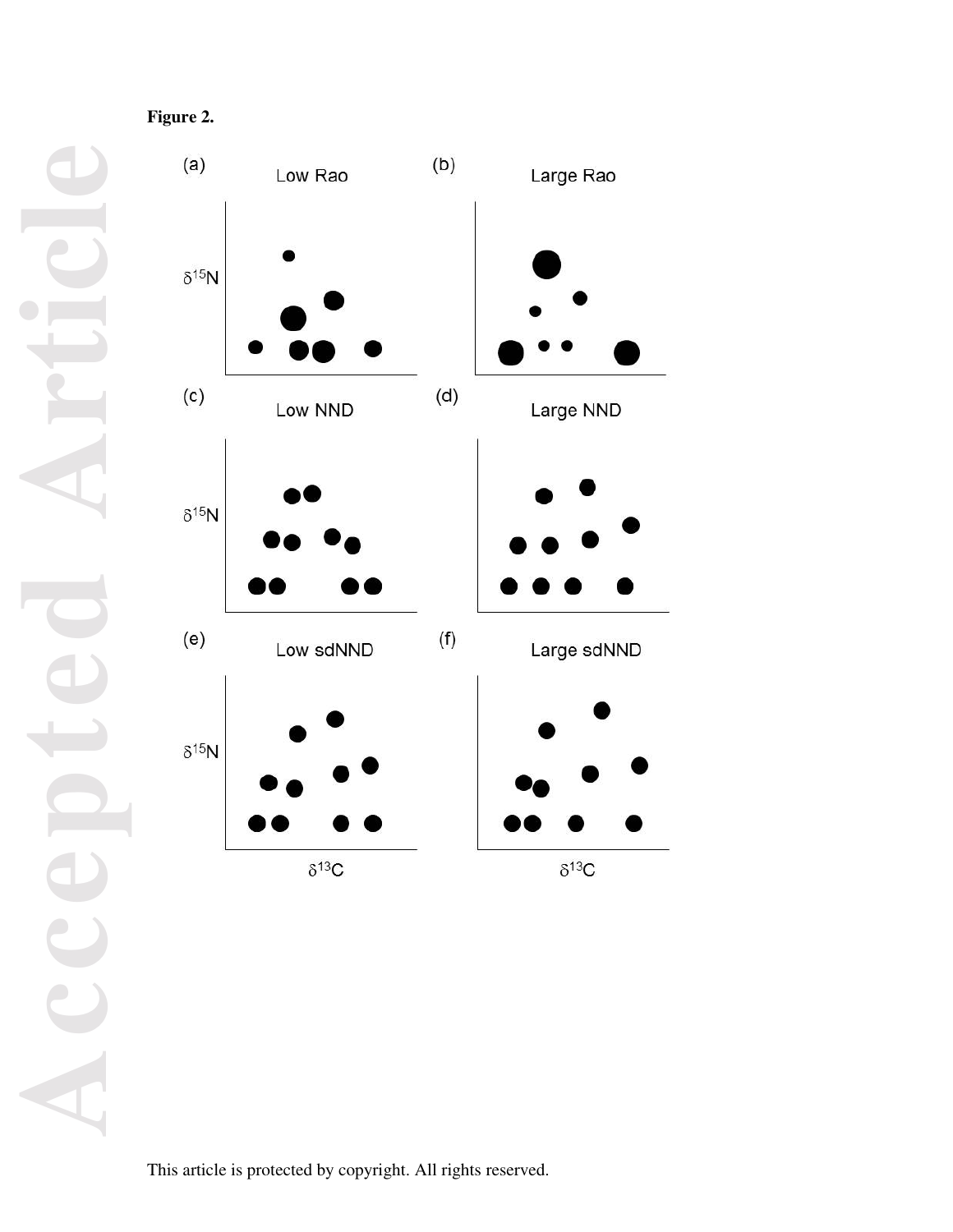# **Figure 3.**